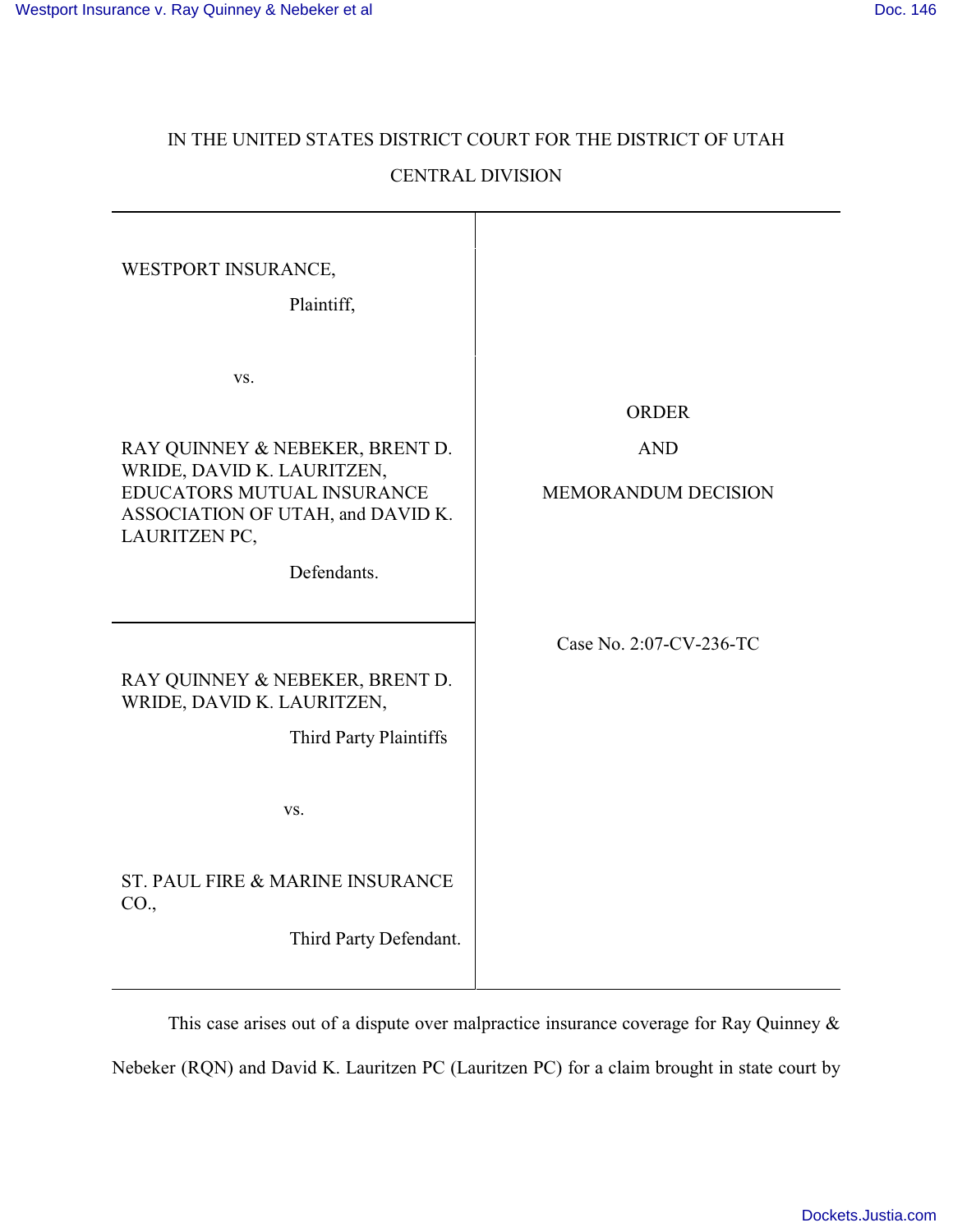Educators Mutual Insurance Association (EMIA). Westport Insurance Company(Westport), RQN's liability insurance carrier at the time the EMIA claim was filed, filed this Declaratory Judgment Act suit against RQN; Brent Wride, an RQN attorney; and David K. Lauritzen, a former RQN attorney (the "RQN Defendants"), seeking a judgment that RQN's Westport Policyimposes no dutyto defend or indemnify the RQN Defendants in state court. Westport also seeks a declaratoryjudgment against Mr. Lauritzen and Lauritzen PC (the "Lauritzen Defendants") that it has no duty to defend and indemnify the Lauritzen Defendants in the state court action under a separate policy issued to the them. The Defendants brought counterclaims against Westport for breach of contract and infliction of emotional distress. The RQN Defendants brought a third party complaint against St. Paul Fire & Marine Insurance Company's (St. Paul), RQN's previous liability insurance carrier, alleging breach of contract and infliction of emotional distress for failure to defend and indemnify them in the state court action.

Three motions for summary judgment are currently before the court. First, Westport has filed a motion asking that the court find that it has no duty to defend or indemnify the RQN Defendants under RQN's Westport policy and no duty to defend or indemnify the Lauritzen Defendants under Lauritzen PC's separate Westport policy. In addition, Westport's motion seeks summary judgment on the RQN Defendants' and the Lauritzen Defendants' counterclaims. The Defendants have responded to the motion both on the merits and by requesting relief under Federal Rule of Civil Procedure 56(f).

Second, St. Paul has filed a motion to dismiss the RQN Defendants' third party complaint, which this court must treat as a motion for summary judgment. In addition to responding to the merits of this motion, the RQN Defendants have asked for relief under Rule 56(f).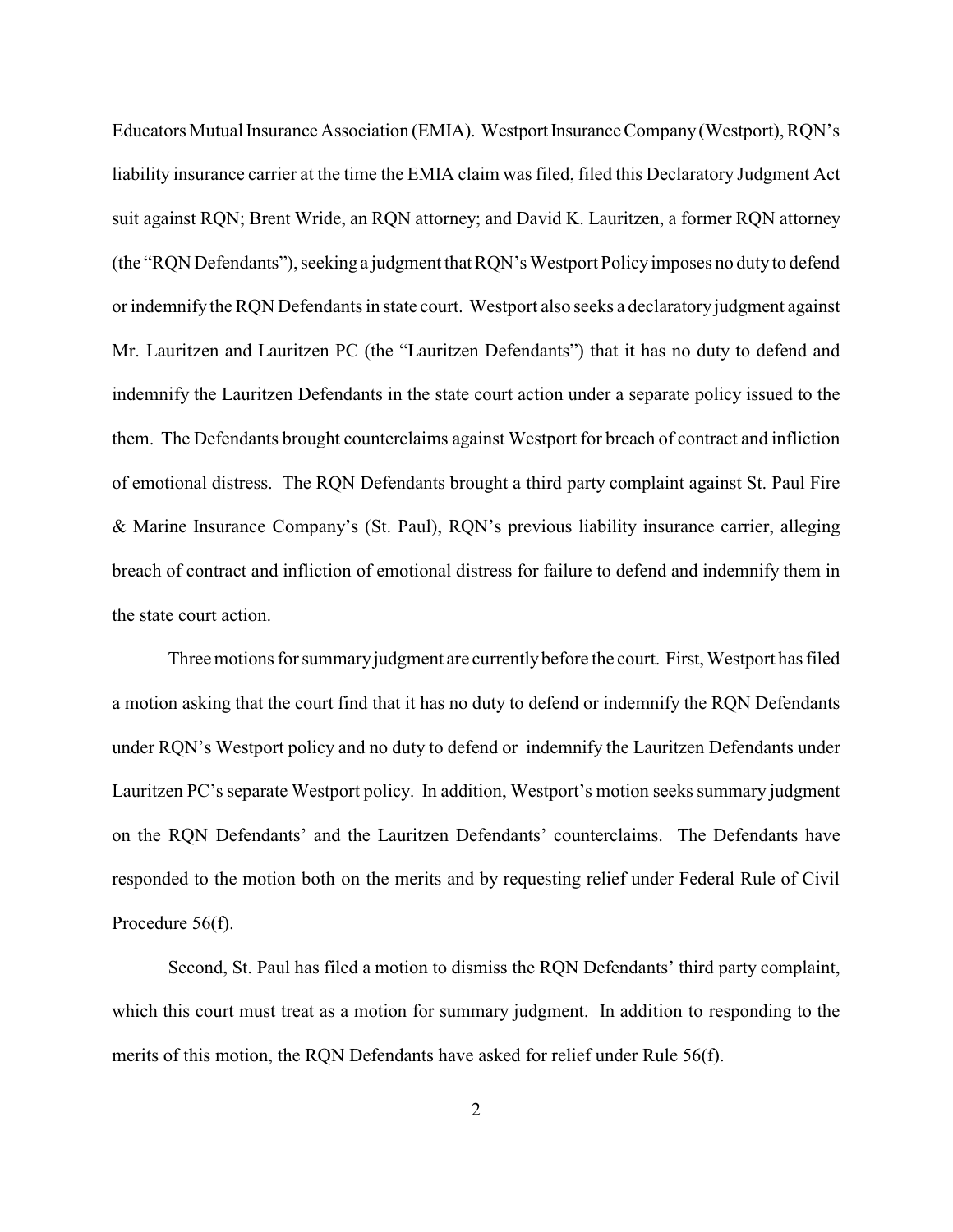Finally, the Lauritzen Defendants have filed a motion for partial summary judgment against Westport on the issue of Westport's duty to defend them under the separate Lauritzen policy in the state court action.

For the reasons set out below, the court DENIES Westport's motion for summary judgment, with the exception of the Defendants' claim for intentional infliction of emotional distress; DENIES St. Paul's motion for summary judgment on the grounds that the RQN Defendants have demonstrated a need for further discovery in accordance with Rule 56(f); and GRANTS the Lauritzen Defendants' motion for partial summary judgment.

## **BACKGROUND**

## EMIA's Relationship with RQN

EMIA was a client of RQN and was represented byMr. Lauritzen and Mr. Wride. On August 15, 2003, RQN received a letter from a new EMIA attorney. That attorney informed RQN that EMIA was a named defendant in a qui tam case related to its kidney transplant and dialysis benefits program. Because the case was under seal, EMIA did not know the precise allegations of the complaint. In the letter, EMIA's attorney wrote that RQN "furnished legal services relating to the issues under government investigation to EMIA during the relevant time period" and that "EMIA's internal investigation . . . suggests that RQN may not have acted with the applicable standard of care in furnishing those services." (Pl.'s Mem. in Supp. of Summ. J., Exhibit A) According to the letter, EMIA believed it could have claims against RQN and asked RQN to enter into a one-year tolling agreement because EMIA was poised to begin settlement negotiations with the federal government, which might "reduce RQN's exposure (if any)." (Id.) The letter informed RQN that settlement negotiations were scheduled for September 2003 and "because any such discussions may ultimately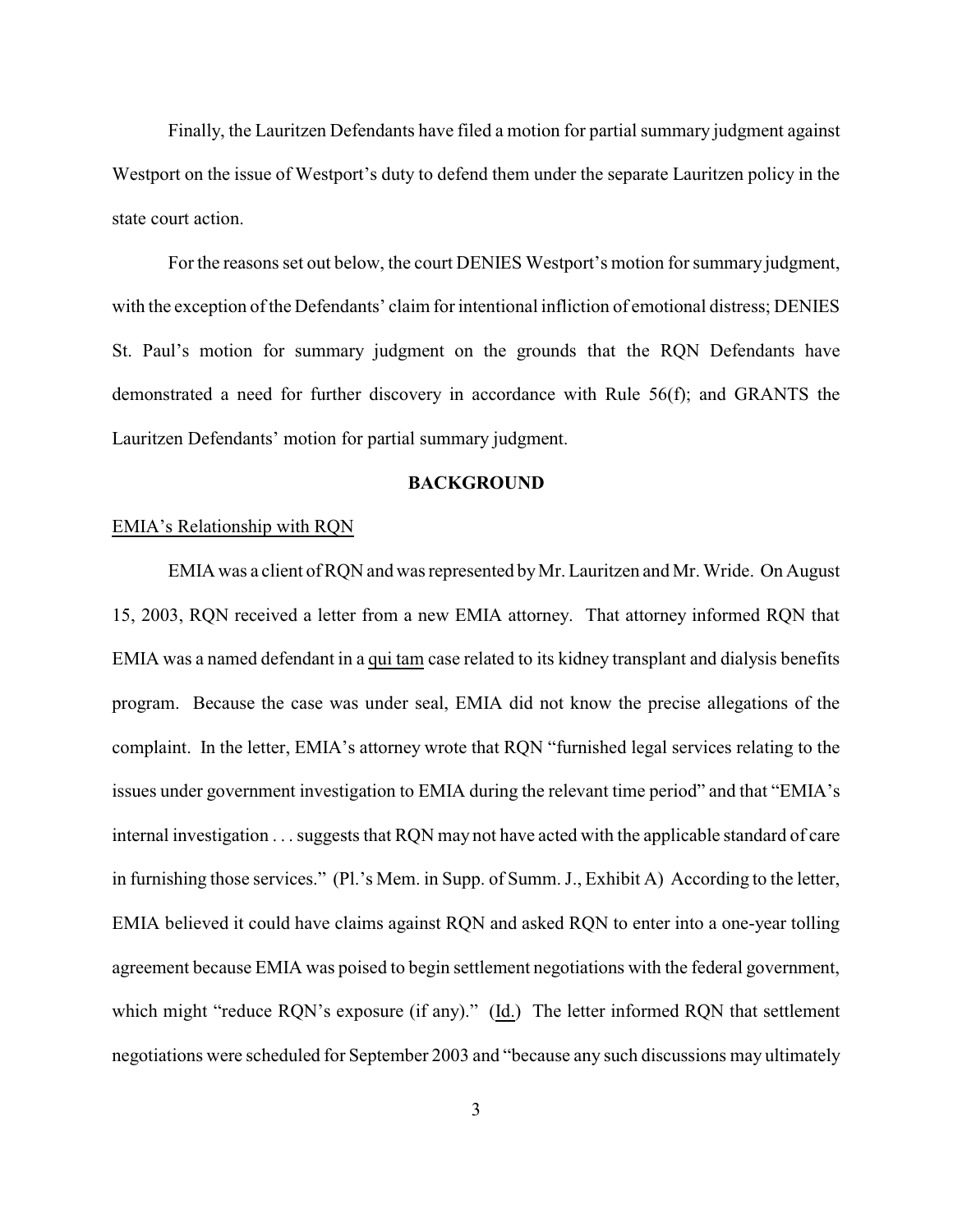have an impact on RQN, we request that you notify your professional liability carrier as appropriate." (Id.)

In response to this letter, RQN asked EMIA to provide more information before it would consider agreeing to a tolling agreement. In particular, RQN noted that it did not believe it was ever asked to advise EMIA on adding or changing kidney benefits.

EMIA replied to RQN on September 30, 2003, writing, "RQN and its professional liability carrier have equal if not superior access to the facts underlying this dispute, including the nature of the advice that RQN furnished or failed to provide to EMLA." (Pl.'s Mem. Supp. Summ. J., Ex. B) EMIA refused to add any additional information and suggested that "if you have not already done so, notify your professional liability carrier to avoid any issues with late notice." (Id.)

RQN responded by letter on October 20, 2003, stating that RQN believed there was no basis for EMIA's allegations. RQN wrote that "our firm was never asked by EMIA to advise it with respect to the design of EMIA's kidney transplant and dialysis benefits, or specifically with respect to the legality of those benefits under the Medicare Secondary Payor Program, which we understand to be at issue in the federal investigation." (Jardine Decl., Ex. D) RQN explained that "we do not believe we are in a position to notify our professional liability carrier of a potential claim simply because you have not advised us of the specific circumstances in which you believe members of our firm did not act with the applicable standard of care." (Id.) EMIA did not respond to this letter.

# St. Paul's Coverage of RQN

At the time EMIA and RQN were exchanging letters, RQN's liability carrier was, and had been for some time, St. Paul. The St. Paul policy stated it was a "claims-made insuring agreement" that covers "a claim or suit first made or brought, and reported to [St. Paul], while [the] agreement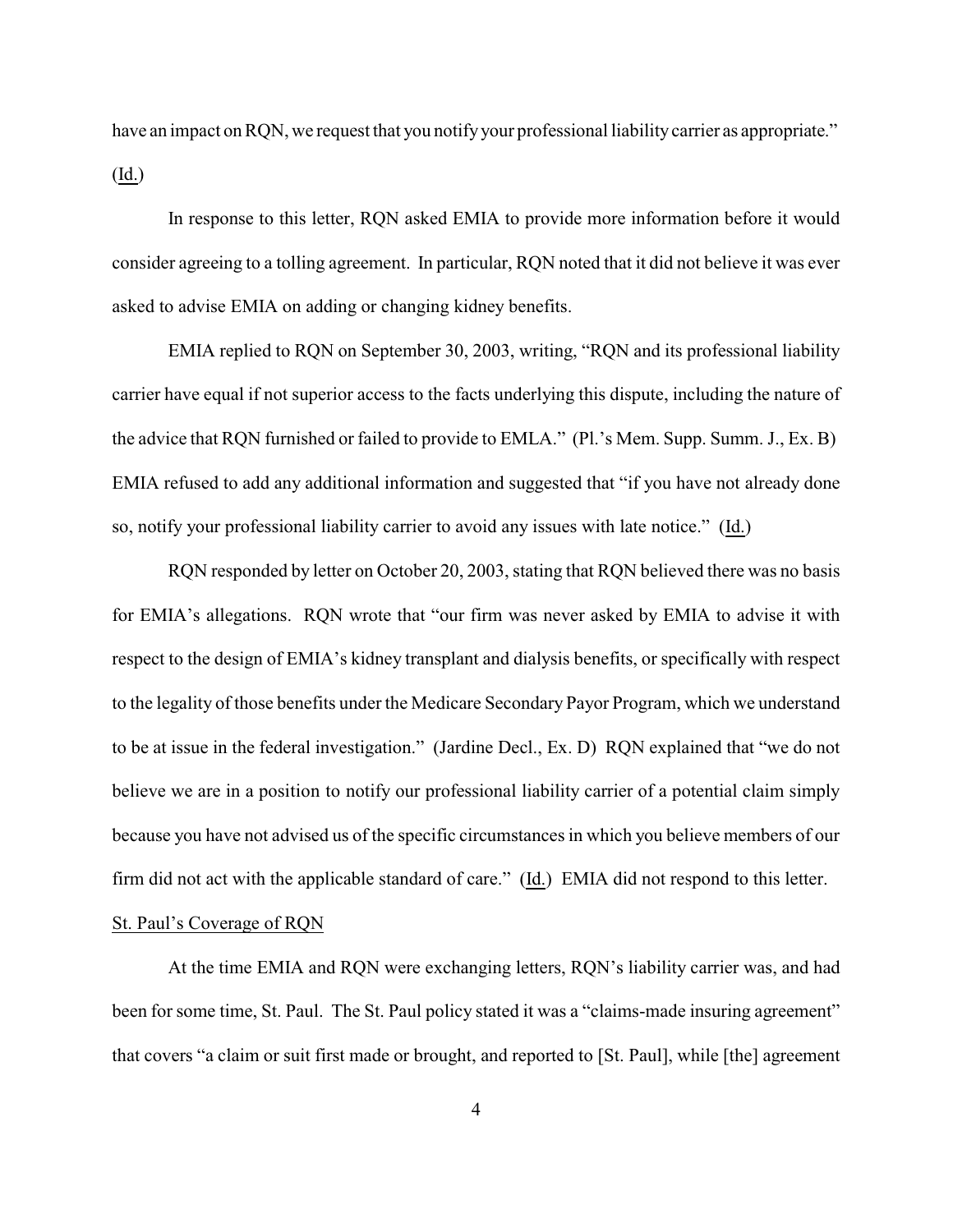is in effect." (RQN Defs.' Opp'n Mot. to Dismiss, Ex. A) RQN generally received advice from St. Paul through its agent, Mr. Nilsson, who had instructed RQN to notify him of any threatened or formal claims against RQN. As a general course of practice, Mr. Nilsson would relay St. Paul's instructions regarding potential claims to RQN and regularly told RQN that it was not necessary for RQN to report threatened claims by clients until a formal complaint was filed. RQN has submitted no direct evidence that Mr. Nilsson followed this practice regarding the EMIA letters.

#### The Lauritzen Defendants

While he was a partner at RQN, Mr. Lauritzen represented EMIA on several matters. In 2003, Mr. Lauritzen became of counsel at RQN. After becoming of counsel, he entered into a separate agreement with EMIA for legal services, effective March 2003 (the "Lauritzen retainer"). That agreement obligated EMIA to pay a non-refundable retainer to Mr. Lauritzen if EMIA terminated the agreement.

Mr. Lauritzen also opened his own practice, Lauritzen PC. From April 2003 to April 2004, Mr. Lauritzen and Lauritzen PC were insured by Westport. This policy (the "Lauritzen Policy") had an effective date of April 2, 2003, and did not cover any claims made before that date. Furthermore, the policy stated: "There is no coverage for [Lauritzen PC] for any liability, vicarious or otherwise resulting from any act, error, omission, circumstance, or personal injury of [RQN]." (Plaintiff's Mem. in Supp. Summ. J., Ex. F at 4) This exclusion denied coverage for "any claim based upon, arising out of, attributable to, or directly or indirectly resulting from" the actions of RQN. (Id., Ex. F at 12) During the period the Lauritzen policy was in effect, some of Mr. Lauritzen's work for EMIA was billed through RQN and some was billed through Lauritzen PC.

In July of 2003, EMIA terminated the retainer agreement with Mr. Lauritzen and refused to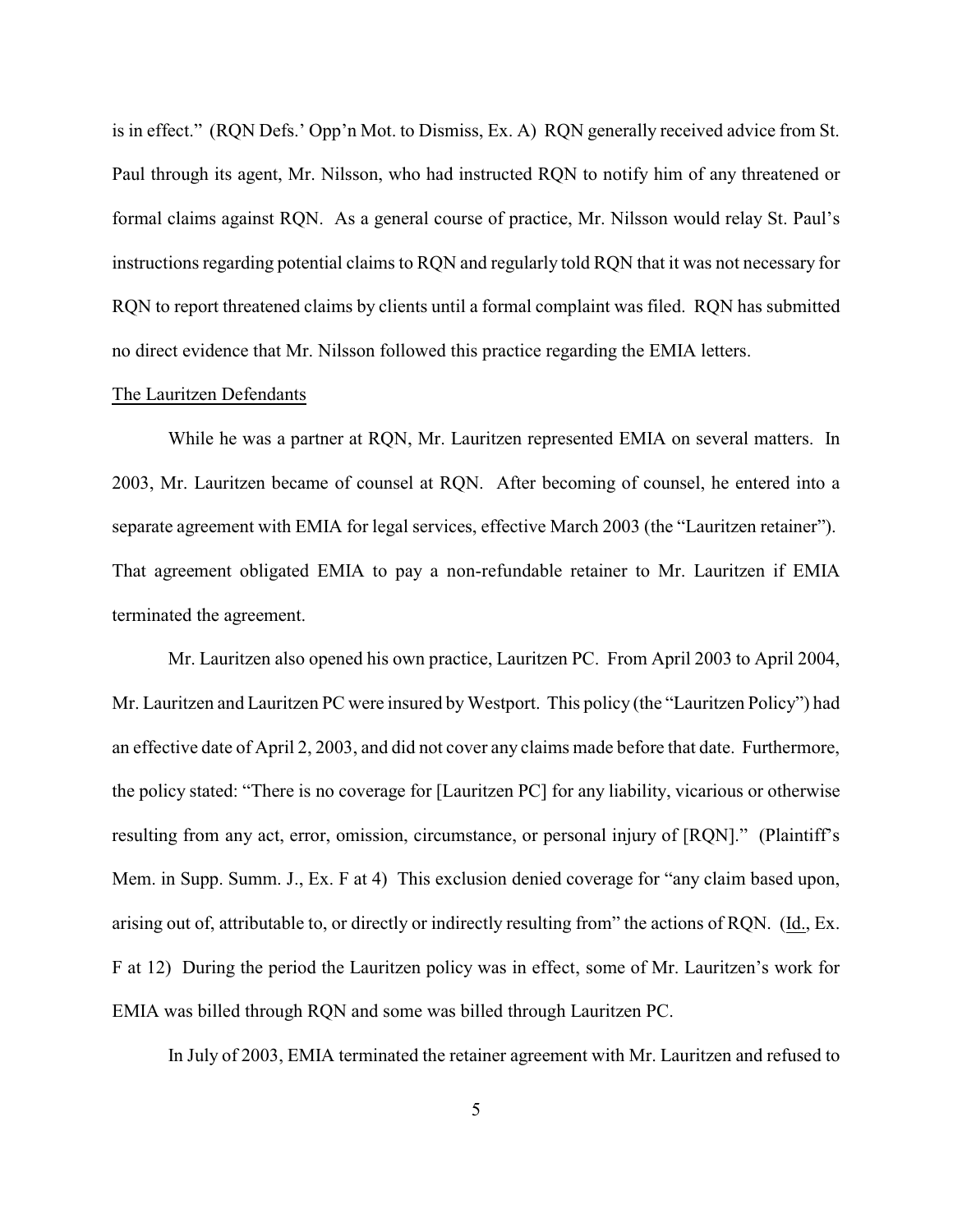pay the retainer. In September, Mr. Lauritzen sued EMIA for payment of the retainer. In November, EMIA moved to stay Mr. Lauritzen's suit pending the outcome of the qui tam lawsuit. In support of the motion to stay, EMIA alleged that Mr. Lauritzen might have provided negligent legal advice to EMIA. In October 2003, Mr. Lauritzen terminated his relationship with RQN. Sometime between January and March 2004, Mr. Lauritzen informed Westport and his insurance broker of the allegations that EMIA had made in its motion to stay. The broker provided him with a Claim Information Supplement Professional Liability form for Westport, which Mr. Lauritzen filled out and faxed to Westport on March 16, 2004. That form listed the date of the claim/incident as "1999- 2002." It also noted that at that time no claim had been made.

#### RQN's Westport Policy

On December 29, 2004, RQN completed and submitted a renewal application to St. Paul. Question 42 of the application asked, "[d]o you or any members or employees of your firm know of any incident, act, error, or omission that could reasonably result in a claim or suit against you, your firm, or any current or former firm member?" (Pl.'s Mem. Supp. Summ. J., Ex. C) RQN marked " $"no."$ 

During the renewal process, RQN learned that St. Paul's policy limits had been decreased. RQN began to look elsewhere for liability insurance. One of RQN's primary concerns was ensuring that changing insurance carriers would not create a gap in liability. RQN decided to insure with Westport. Westport accepted the renewal application that RQN had completed with St. Paul as an application for insurance with Westport.

The Westport policy covering RQN (the "Westport policy") became effective April 1, 2005. The Westport policy is a claims made and reported policy, which means it provides coverage for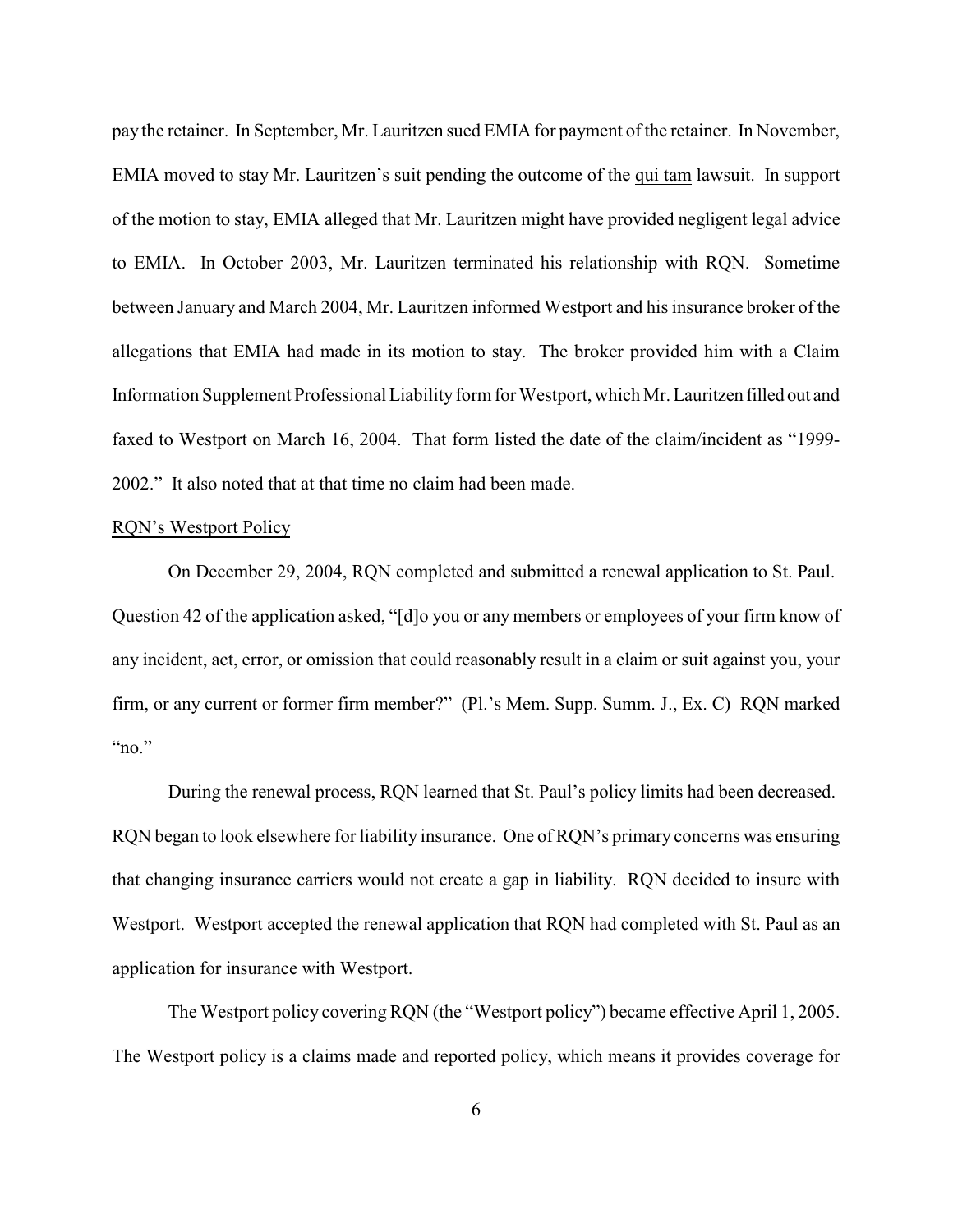claims first made against the insured, and reported to Westport, during the coverage period. (Pl.'s Mem. Supp. Summ. J., Ex. D)

The coverage, however, included several exclusions. This included an exclusion stating that "this policy shall not apply to any claim based upon, arising out of, attributable to, or directly or indirectlyresulting from: . . . anyact, error, omission, circumstance or personal injuryoccurring prior to the effective date of this policy, if any insured at the effective date knew or could have reasonably foreseen that such act, error, omission, circumstance or personal injury might be the basis of a claim." (Pl.'s Mem. Supp. Summ. J., Ex. D, at Section XIV) The policy also required the insured give written notice of a potential claim at the time the insured first became aware of the claim. Furthermore, the policy guaranteed payment for any loss incurred as a result of claims first made against the insured during the policy period.

## EMIA's suit against the RQN Defendants

On February 28, 2006, EMIA's counsel sent RQN a letter describing the amounts EMIA paid in the qui tam suit, asking RQN to sign a tolling agreement, and informing RQN that, if the agreement was not signed, EMIA would file a complaint in the very near future. RQN forwarded the letter to Mr. Nilsson, who was now acting as RQN's broker. Mr. Nilsson told RQN that it was not necessary to report the matter to Westport at that time. RQN provided written notice of the claim to Westport on March 13, 2006. Mr. Lauritzen also received a copy of the February 28 letter from EMIA and informed Westport of its contents on March 8 or March 9. On April 25, 2006, Westport denied coverage under the prior acts exclusion, maintaining that the 2003 letters from EMIA constituted prior knowledge of wrongful acts.

#### Mr. Lauritzen's suit against EMIA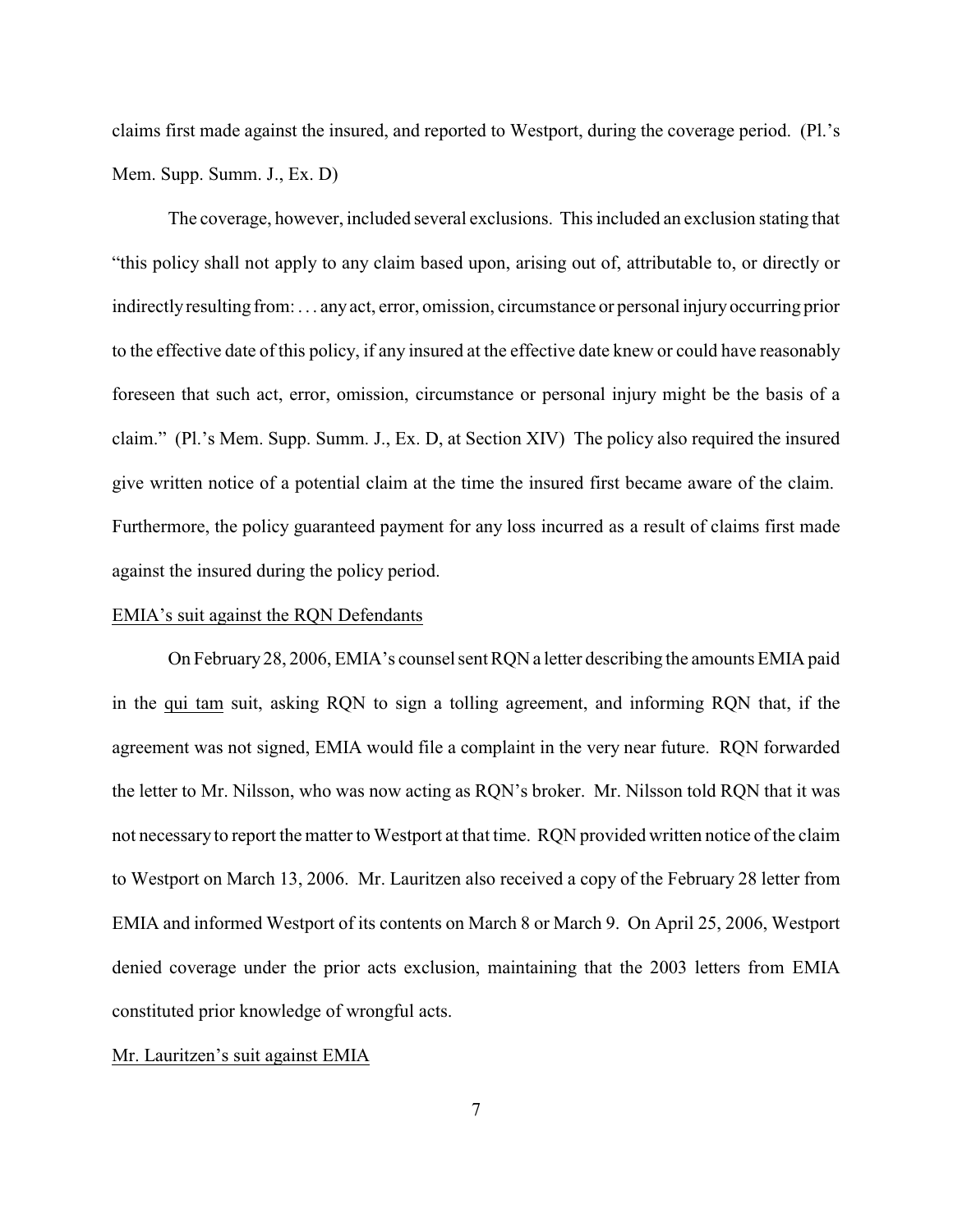In May 2006, Mr. Lauritzen had settlement negotiations with EMIA in his breach of contract suit related to EMIA's failure to pay the retainer. Mr. Lauritzen informed Westport that a settlement in the contract action could provide an affirmative defense in any malpractice suit filed by EMIA, because the malpractice suit would constitute a compulsory counterclaim. Westport gave Mr. Lauritzen an amount of money as an incentive to settle; shortly thereafter, Mr. Lauritzen settled the lawsuit with EMIA.

## Westport's coverage of the Lauritzen Defendants

On May 24, 2006, Westport agreed to defend Mr. Lauritzen in the malpractice suit, but only under a reservation of rights. Mr. Lauritzen hired his own counsel who asked Westport to maintain a wall between Mr. Lauritzen's policy and RQN's policy and to handle the claims under each policy as if they were issued by different companies.

On October 12, 2006, Westport notified Mr. Lauritzen that it would consider him an insured under the RQN policy for acts rendered on behalf of RQN and, as a result, there was no longer any conflict of interest between the two policies. It refused to continue to pay Mr. Lauritzen's attorney. The two sides argued over payment of Mr. Lauritzen's attorney, but ultimately the attorneywas paid under the RQN policy until September of 2008. At that time, Westport stopped payment on the grounds that Mr. Lauritzen had been advised in August 2006 that it would not pay his attorney fees.

In March 2007, EMIA indicated it was willing to pursue a separate settlement with Mr. Lauritzen. Westport offered to pay half of any settlement Mr. Lauritzen independently negotiated with EMIA, up to \$100,000, which was below Mr. Lauritzen's policy cap. Mr. Lauritzen rejected this co-payment arrangement and requested permission to negotiate a settlement with EMIA in the low \$100,000s. Westport never responded.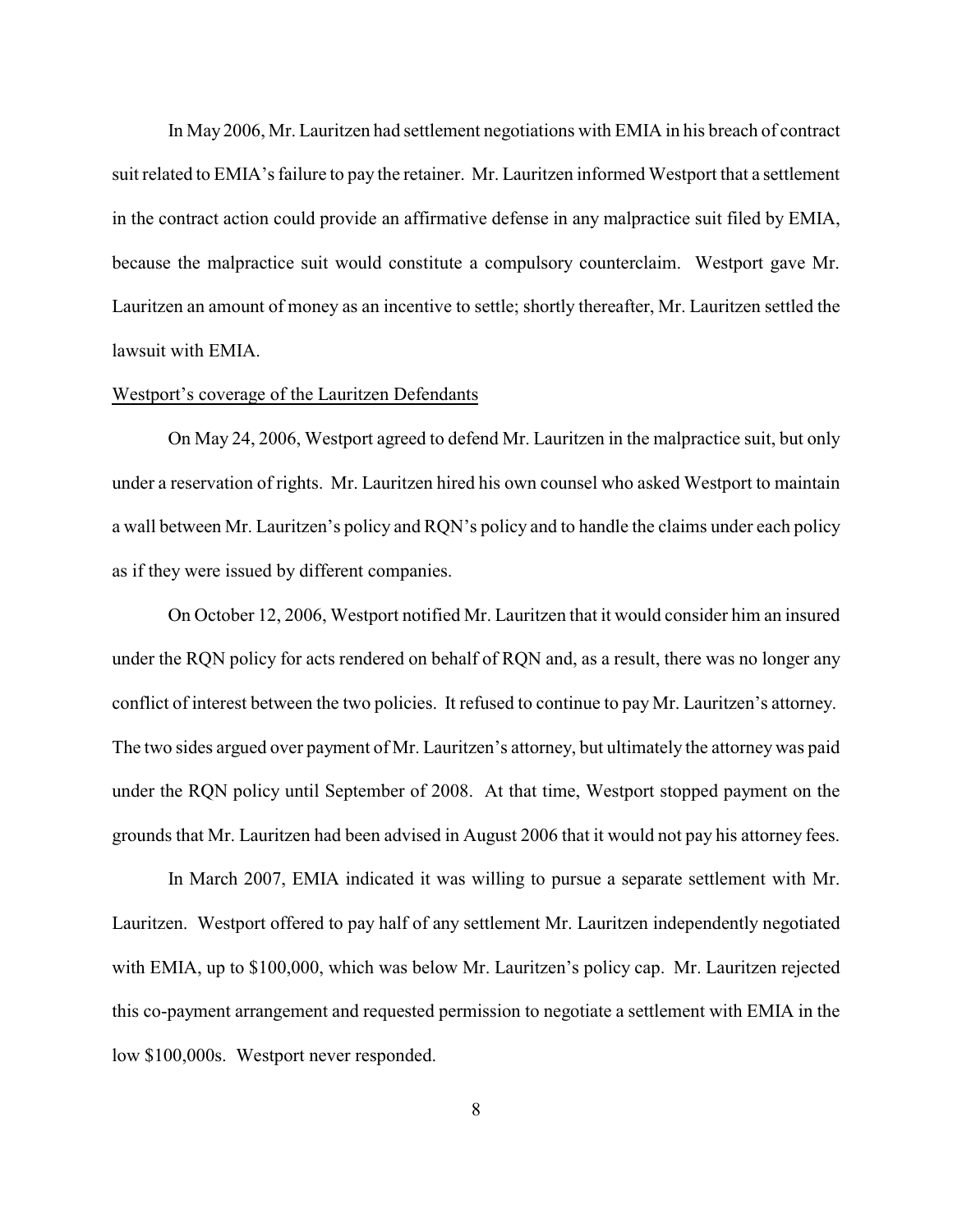#### Westport's coverage of the RQN Defendants

On August 24, 2006, Westport notified RQN that it had reversed its coverage position after it learned that Mr. Lauritzen had provided notice to Westport of the EMIA claim in 2004. It stated that based on the new information it would extend a defense to RQN and Mr. Lauritzen under a reservation of rights.

## St. Paul's Coverage of the RQN Defendants

In July 2006, RQN sent a letter to St. Paul requesting that it defend and indemnify RQN against the EMIA claim. St. Paul refused on the grounds that EMIA did not make a claim against RQN during the coverage period and, under the circumstances, RQN had no knowledge that it had committed a wrongful act and therefore had nothing to report to St. Paul.

On February 13, 2007, EMIA filed the underlying lawsuit against RQN, Mr. Wride, Mr. Lauritzen, and Lauritzen PC in Utah state court.

## **STANDARD OF REVIEW**

Summary judgment is appropriate "if the pleadings, the discovery and disclosure materials on file, and any affidavits show that there is no genuine issue as to any material fact and that the movant is entitled to judgment as a matter of law." Fed. R. Civ. P. 56(c); see Justice v. Crown Cork & Seal Co., Inc., 527 F.3d 1080, 1085 (10th Cir. 2008). The court must construe all facts and reasonable inferences therefrom in the light most favorable to the nonmoving party. Matsushita Elec. Indus. Co. v. Zenith Radio Corp., 475 U.S. 574, 587 (1986); Seegmiller v. LaVerkin City, 528 F.3d 762, 766 (10th Cir. 2008).

This court's jurisdiction in this case is based on the parties' diversity of citizenship. 28 U.S.C. § 1332. In a diversity case, the court applies the substantive law of the forum state, here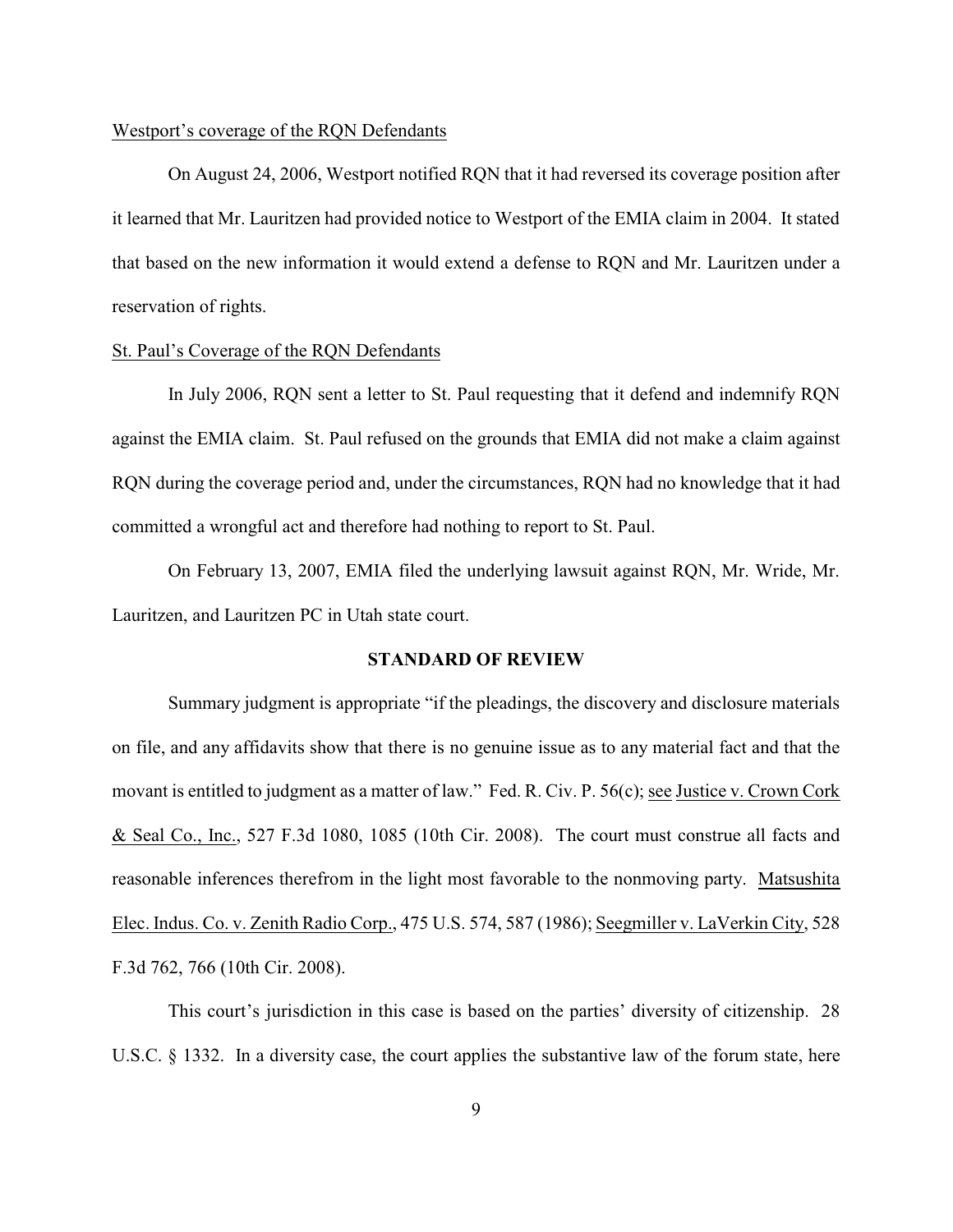Utah. Garcia v. Int'l Elevator Co., Inc., 358 F.3d 777, 779 (10th Cir. 2004).

## **ANALYSIS**

## I. Westport's Motion for Summary Judgment Against the RQN Defendants

Westport argues that, as a matter or law, the "prior knowledge exclusion" in the policy covers the claims made by EMIA. RQN disputes this contention. The question of whether an attorney's malpractice coverage should be denied under a prior knowledge exclusion is analyzed using a subjective/objective standard. Under this standard, the court should first "consider the subjective knowledge of the insured and then the objective understanding of a reasonable attorney with that knowledge." Coregis Ins. Co. v. Baratta & Fenerty, Ltd., 264 F.3d 302, 306 (3d Cir. 2001).

The Westport policy denied coverage for "any act, error, omission, circumstance or personal injury occurring prior to the effective date of this policy, if any insured at the effective date knew or could have reasonably foreseen that such act, error, omission, circumstance or personal injurymight be the basis of a claim." (Pl.'s Mem. Supp. Summ. J., Ex. D, at Section XIV (emphasis added)) The court must decide whether an attorney, with RQN's subjective knowledge, would reasonably have foreseen that an "act, error, omission, circumstance or personal injury" had occurred that might be the basis for a claim. See Westport Ins. Corp. v. Atchley, Russell, Waldrop & Hlavinka, L.L.P., 267 F.Supp.2d 601, 611 (E.D. Tex. 2003) (analyzing identical policy language).

Westport points out that before completing the application for insurance, RQN was notified by EMIA that it believed it may have a claim against RQN. In its letters to RQN, EMIA instructed RQN to notify its liability carrier of its potential liability. Westport maintains that this is sufficient as a matter of law to put RQN on notice that a claim might be filed.

In response, the RQN Defendants emphasize that RQN believed it had not given any advice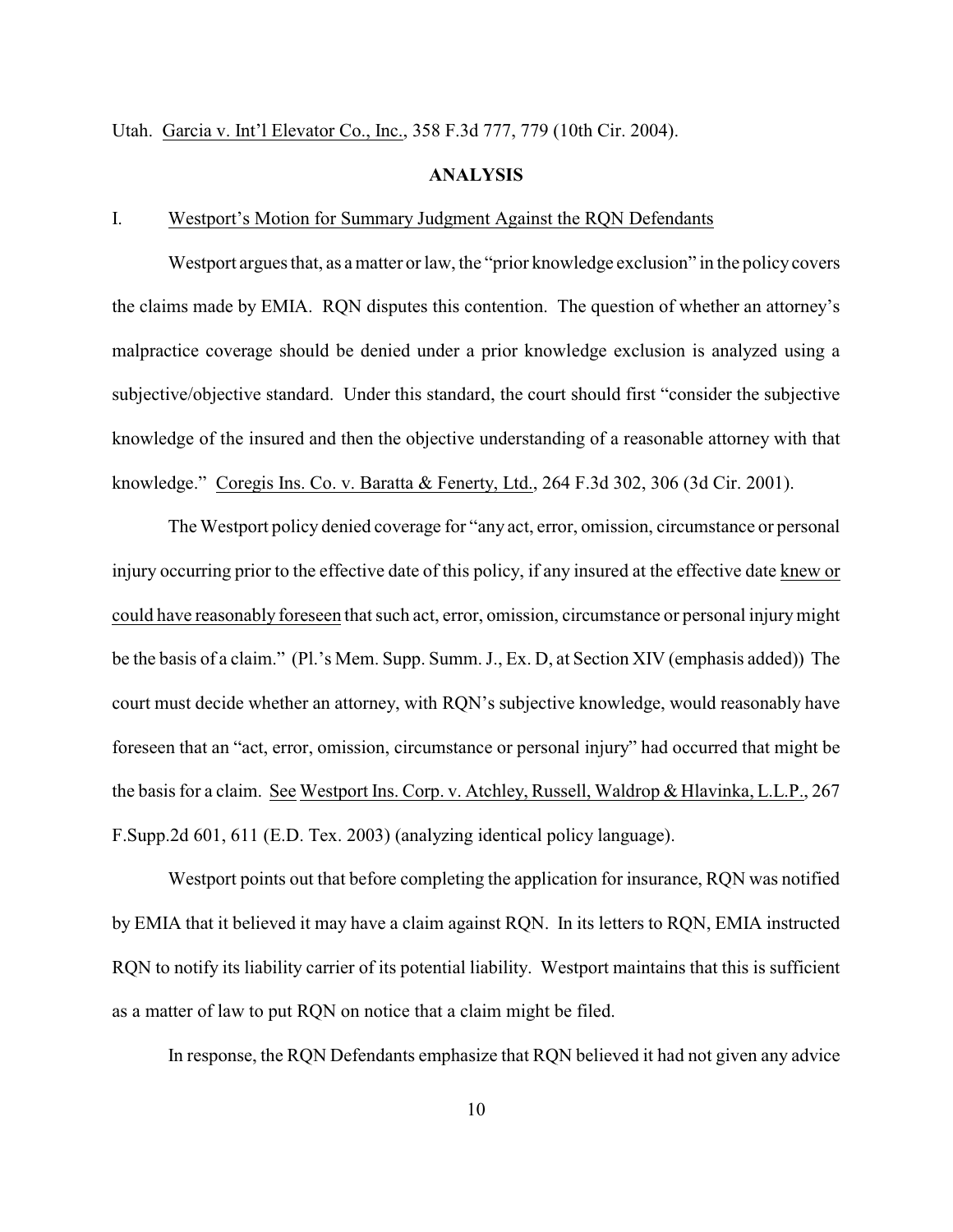to EMIA on the kidney benefits program, the subject of the qui tam suit. In an October 20, 2003 letter to EMIA, RQN stated: "our firm was never asked by EMIA to advise it with respect to the design of EMIA's kidney transplant and dialysis benefits, or specifically with respect to the legality of those benefits under the Medicare Secondary Payor Program, which we understand to be at issue in the federal investigation." (Jardine Decl., Ex. D) Furthermore, the letter continued, "we do not believe we are in a position to notify our professional liability carrier of a potential claim simply because you have not advised us of the specific circumstances in which you believe members of our firm did not act with the applicable standard of care." (Id.) Moreover, even though RQN requested supporting information from EMIA about the basis of any claim EMIA might have against RQN, EMIA did not give RQN anyadditional information, reinforcingRQN's belief that it had never given advice about the kidney program.

Also, under the Westport policy, the appropriate inquiry is the knowledge of the insured "at the effective date." (Id.) The effective date of the Westport policy was April 1, 2005. On that date nearlyeighteen months had passed since the last correspondence between RQN and EMIA regarding the qui tam action.<sup>1</sup> In the last correspondence between the parties, RQN had denied any involvement in the kidney benefits program and refused to sign any tolling agreement. EMIA made no response or attempt to procure another tolling agreement over the eighteen-month period. The tolling agreement that EMIA had requested would have expired in August of 2004, eight months before the effective date of the RQN policy. EMIA's extended silence over this period significantly reduced the foreseeability of a claim.

<sup>&</sup>lt;sup>1</sup>The last letter from EMIA to RON was sent September 30, 2003. RON's last letter to EMIA was sent October 20, 2003.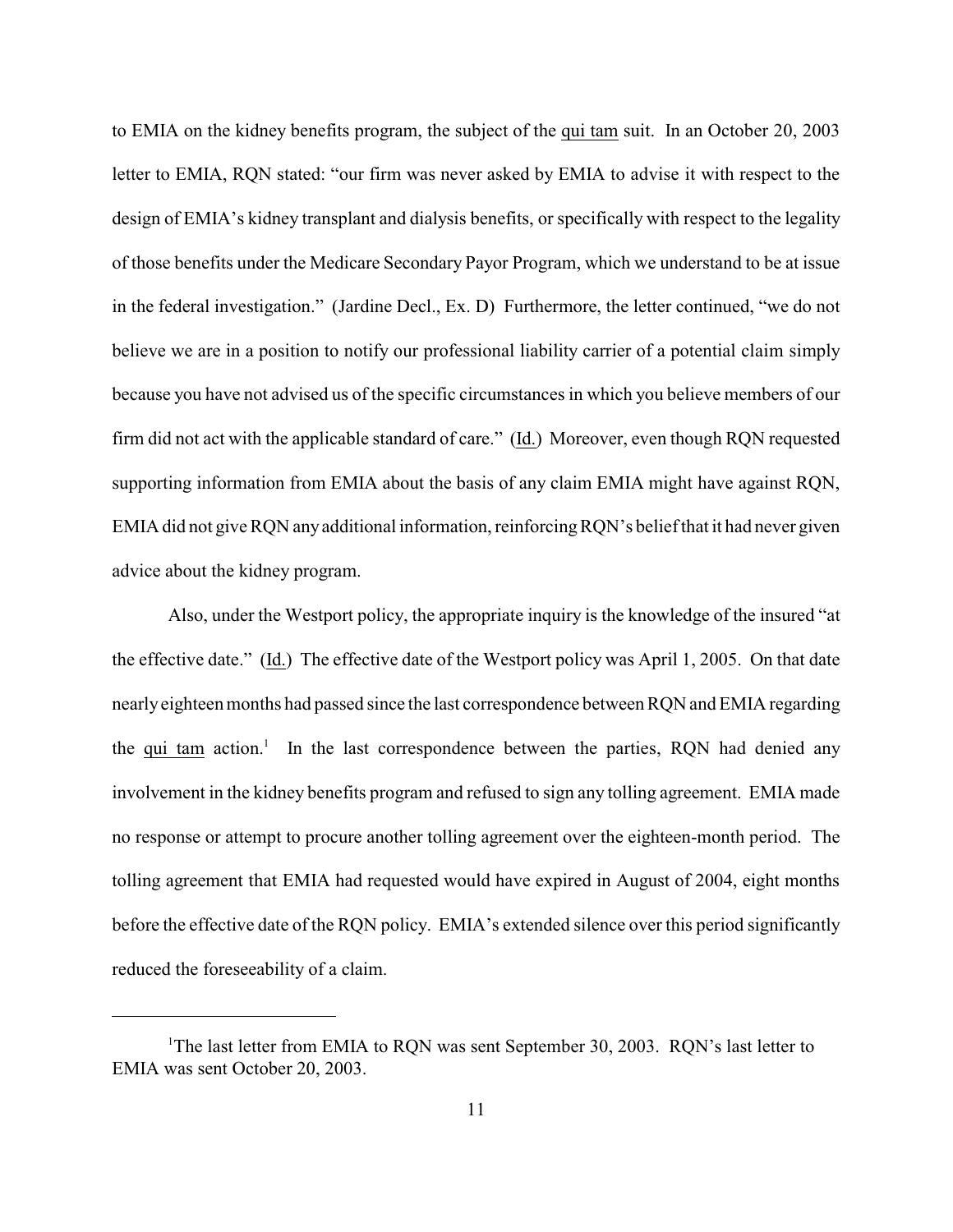In light of these competing facts, the court cannot find as a matter of law that a reasonable attorney in RQN's position, would have "reasonably foreseen" that RQN had committed an "act," "error," or "omission" that might be the basis of a claim by EMIA. "Where different ultimate inferences may properly be drawn, the case is not one for a summary judgment." Seamons v. Snow, 206 F.3d 1021, 1026 (10th Cir. 2000) (quotation omitted). As explained by the Utah Supreme Court: "[t]wo kinds of questions, then, are always to be decided by the jury if reasonable persons could differ about them on the evidence received at trial—first, fact questions in the usual sense and, second, evaluative applications of legal standards (such as the legal concept of 'foreseeability') to the facts." Harline v. Barker, 912 P.2d 433, 439 (Utah 1996) (quotation omitted); Allen v. Minnstar, Inc., 97 F.3d 1365, 1369 (10th Cir. 1996) (applying Harline to hold that the Utah Supreme Court would "conclude that foreseeability of product misuse is generally a jury question"). Only if there could be no reasonable difference of opinion "on an evaluative application of the legal standard to the facts, then the decision is one of law for the trial judge or for an appellate court." Harline, 912 P.2d at 439. Here, a reasonable jury could draw different conclusions regarding the foreseeability of EMIA's claim. Accordingly, Westport's motion for summary judgment is denied.

## II. St. Paul's Motion to Dismiss the RQN Defendants' Third-Party Complaint

At the hearing on the motion, the court informed counsel for St. Paul that the materials submitted by RQN included matters outside the pleadings and that the court would have to consider the motion as one for summary judgment.<sup>2</sup> The court asked St. Paul if it would like the opportunity

<sup>&</sup>lt;sup>2</sup> "If, on a motion under Rule 12(b)(6) or 12(c), matters outside the pleadings are presented to and not excluded by the court, the motion must be treated as one for summary judgment under Rule 56." Fed. R.Civ. P. 12(d).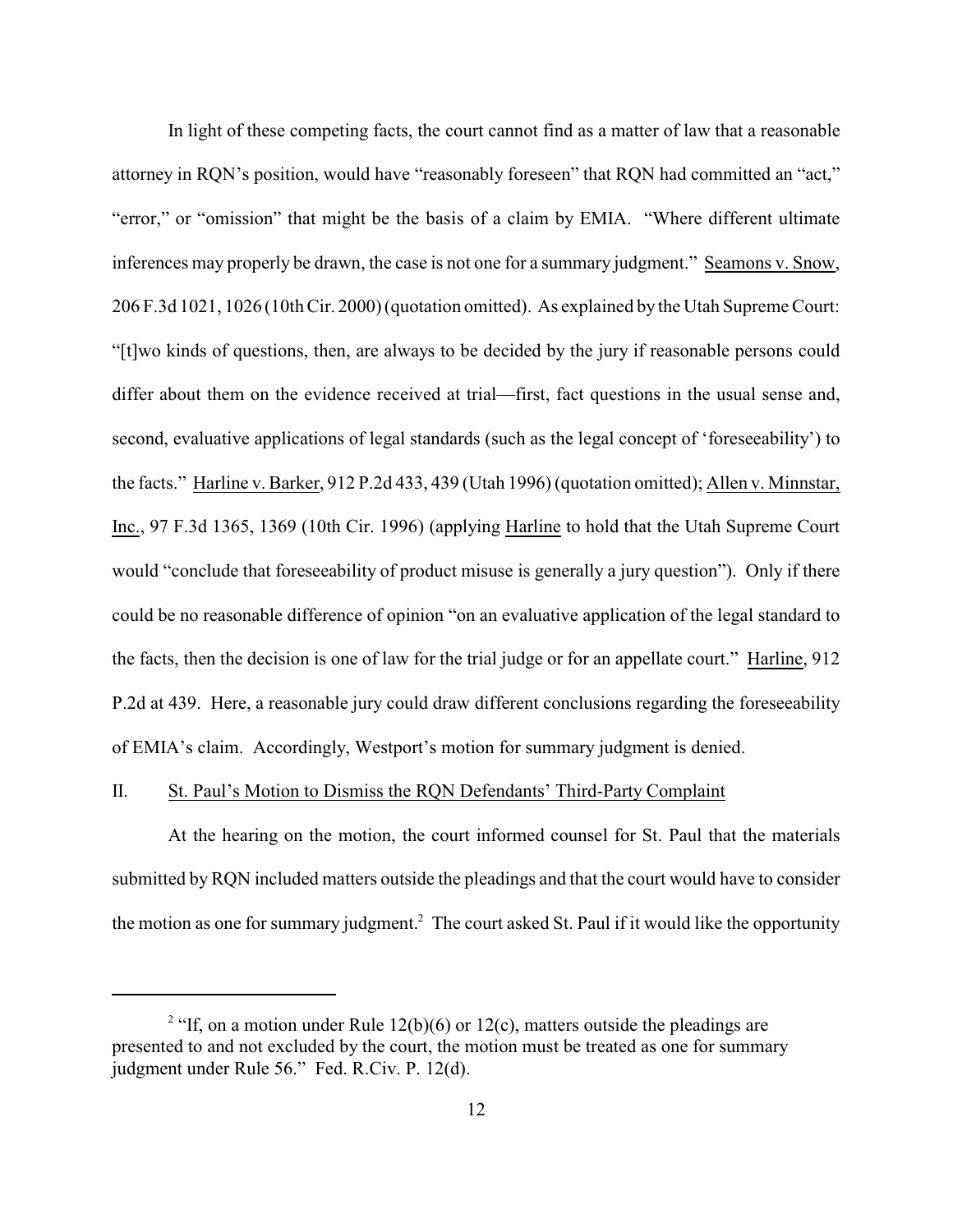to supplement its record with materials outside the pleadings. St. Paul chose to proceed with the argument on the record as it stood.

In the third-partycomplaint RQN seeks a judgment ordering St. Paul to defend and indemnify the RQN Defendants in the EMIA suit. St. Paul maintains that EMIA did not make a claim against RQN during the period when RQN was insured by St. Paul and that, therefore, St. Paul has no obligation to defend or indemnify RQN. St. Paul further argues that even if there had been a claim, RQN was required to notify St. Paul in writing of the claim. Because RQN did comply with this requirement, St. Paul contends that the the EMIA claim is not covered.

# A. Does the St. Paul policy provide coverage for claims brought after the coverage period ends?

First, St. Paul argues that because EMIA did not bring a formal claim against RQN during St. Paul's coverage period, there can be no coverage of EMIA's current suit, regardless of whether RQN properly made a report of the incident. RQN disagrees.

"An insurance policy is merely a contract between the insured and the insurer and is construed pursuant to the same rules applied to ordinary contracts." Alf v. State Farm Fire & Cas. Co., 850 P.2d 1272, 1274 (Utah 1993). Although ambiguous terms must be construed in favor of coverage, "if a policy is not ambiguous, no presumption in favor of the insured arises and the policy language is construed according to its usual and ordinary meaning." First Am. Title Ins. Co. v. J.B. Ranch, Inc., 966 P.2d 834, 836 (Utah 1998).

The St. Paul Policy sets out the scope of the liability protection in three sections. First, the policy covers "damages for covered loss that: results from the performance of professional services; and is caused by a wrongful act committed on or after the retroactive date and before the ending date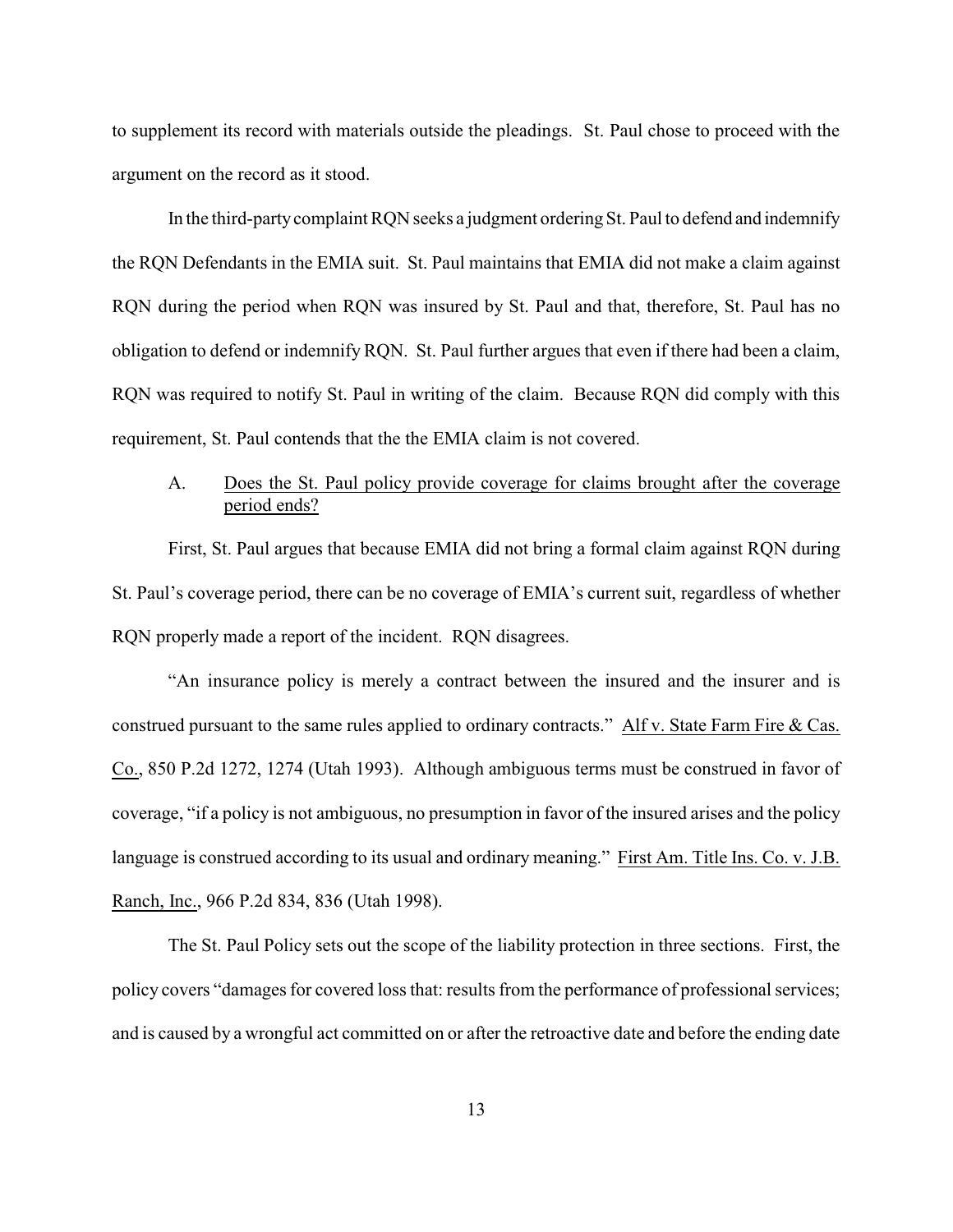of this agreement." (RQN Defs.' Opp'n Mot. to Dismiss, Ex. A, at 1-2 of 10)

Second, the policy includes a section entitled "When This Agreement Covers," which limits the policy to claims or suits "first made or brought against a protected person during the policy year and while this agreement is in effect; and first reported to us during the policy year." (Id. at 5 of 10) The section goes on to state "[w]e will also apply this agreement to any covered wrongful act first reported to us during the policy year and while this agreement is in effect." (Id.)

Finally, the policy has a section titled "What To Do If You Have A Loss—Lawyers Professional Liability."<sup>3</sup> (Id. at 9) This section instructs that the insured "must: give us notice in writing of any claim or known wrongful act that you or any protected person could reasonably foresee resulting in a claim as soon as practicable and during the policy period." (Id.) It also provides that "[i]f any protected person becomes aware of the circumstances which may result in a claim and gives written notice of the potential claim during the policy period . . . the potential claim will be treated as if made during the period of this agreement." (Id.) The St. Paul policy defines "claim" as "a demand that seeks monetary damages." (Id. at 3)

The above language makes clear that in addition to claims or suits brought during the coverage period, the St. Paul policy provides coverage for damages caused by a wrongful act committed during the policy period if the wrongful act is reported during the policy period. Coverage also exists if an insured was aware of circumstances that might result in a claim if the insured gives written notice of the potential claim during the policy period. The policy is

<sup>&</sup>lt;sup>3</sup>This section states that it replaces a section titled "When This Policy Provides Liability Protection," but, there is no such section in the policy to replace. (RQN Defs.' Opp'n Mot. to Dismiss, Ex. A, at  $9 \text{ of } 10$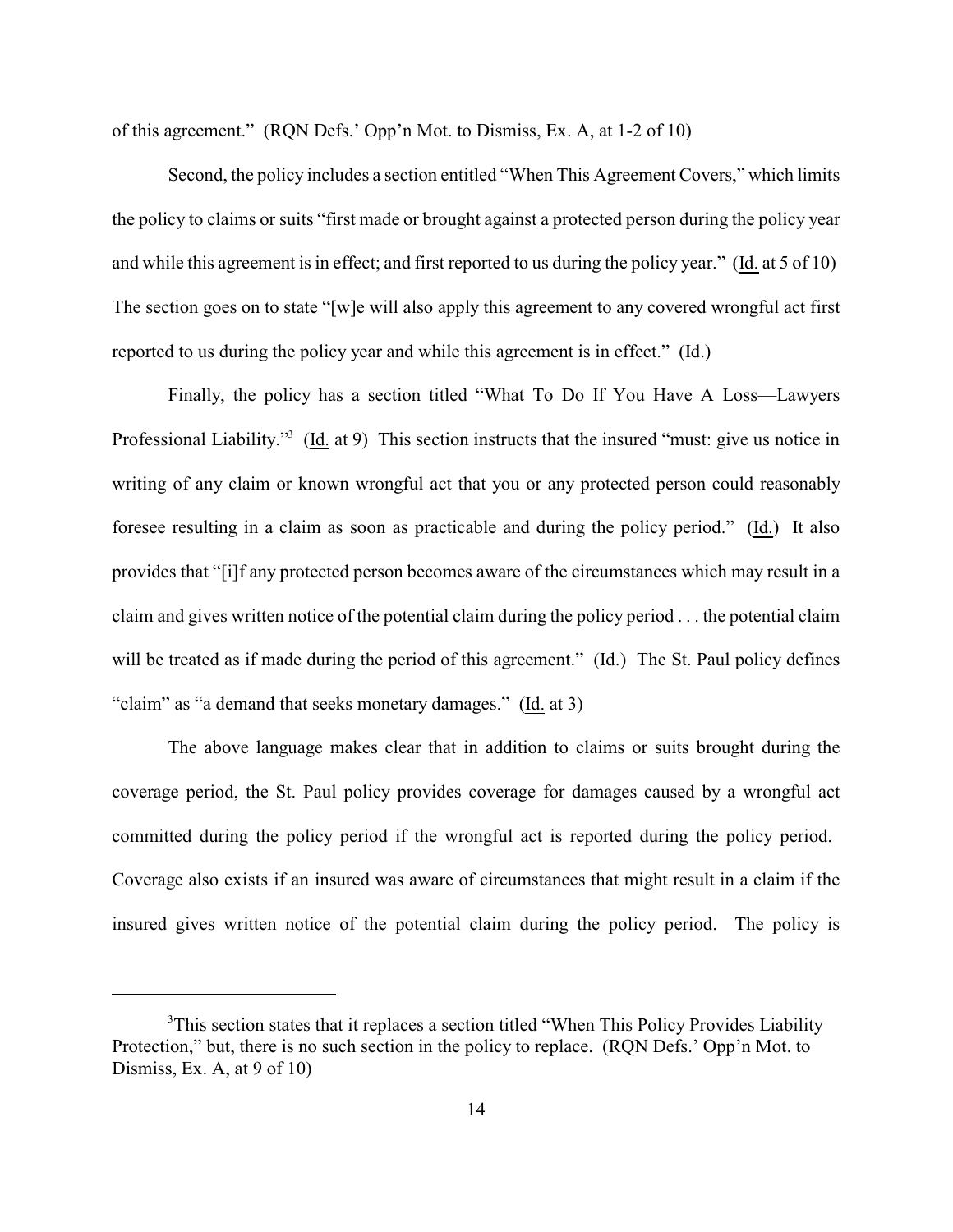unambiguous in that it requires an insured to report, in writing, "any claim or known wrongful act that you . . . could reasonably foresee resulting in a claim." (Id. (emphasis added)) But "circumstances which may result in a claim" (but are not known wrongful acts and have not yet resulted in a claim) are not required to be reported, rather they are permitted to be reported. (Id.) (emphasis added) If the insured chooses to report such circumstances, "the potential claim will be treated as if made during the period of this agreement." (Id.)

It is undisputed that during the period of St. Paul's coverage of RQN, EMIA had not yet made a claim against RQN nor was RQN aware of a known wrongful act. But, as explained above, coverage would have existed if RQN had reported "circumstances which may result in a claim" to St. Paul. (Id.) Therefore, if RQN properly reported the EMIA letters to St. Paul, and the letters represented circumstances which may result in a claim, St. Paul would be obligated to provide coverage for EMIA's current claim. As explained above, whether the EMIA letters would provide a reasonable attorney with notice that a claim would be filed is a matter of disputed material fact. Accordingly, St. Paul is not entitled to summary judgment on the grounds that the St. Paul policy could not have applied to the EMIA claim under any circumstances.

## B. Was adequate notice given to St. Paul of the EMIA circumstances?

St. Paul next argues that summary judgment should be granted because RQN did not provide proper notice, in writing, as required by the terms of the St. Paul policy. It further maintains that RQN has not even met its burden for demonstrating that it gave Mr. Nilsson oral notice of the EMIA letters. RQN responds that it did provide notice to Mr. Nilsson, St. Paul's agent. RQN argues it was not required to provide written notice for two reasons: first, the written notice requirement conflicts with two notice provisions of Utah's insurance code; and, second, St. Paul should be equitably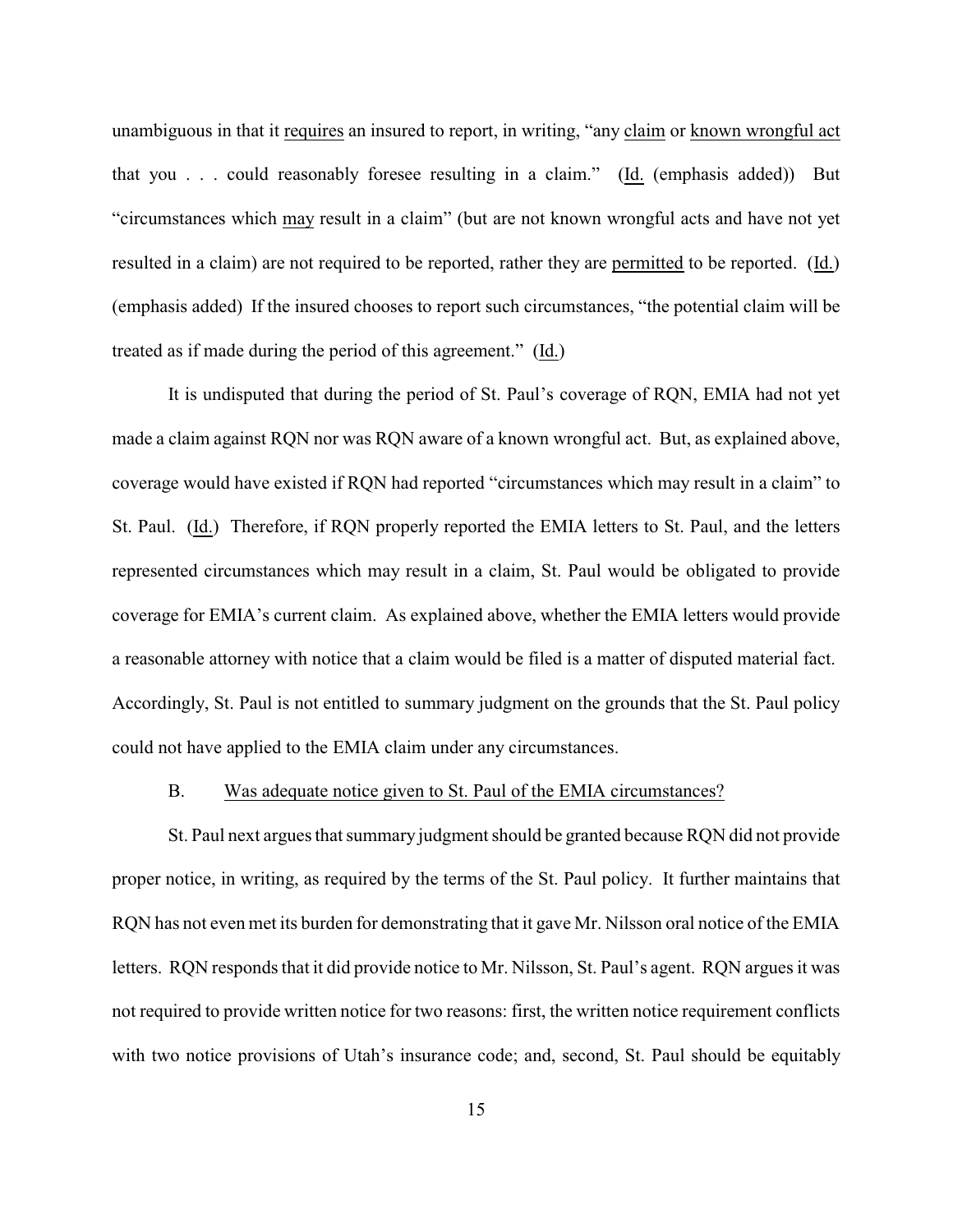estopped from asserting a notice defense because it encouraged RQN not to report the incident.

## **1. Utah law on Notice**

RQN argues that under Utah law, oral notice to St. Paul's agent was sufficient. RQN further maintains that under Utah law, St. Paul must show it was prejudiced by not receiving written notice. St. Paul responds that, even assuming that Mr. Nilsson received oral notice, such notice was insufficient under the terms of the policy and there can be no coverage.

# **a. Is the St. Paul Policy a "claims-made" policy?**

Before addressing the substance of RQN's statutory arguments, the court must first consider what type of policy RQN purchased from St. Paul. Utah's insurance code sets forth different rules for so-called "claims-made" insurance policies and other types of insurance policies. "The typical claims-made policy provides insurance coverage for acts or omissions occurring either before or during the term of the policy, provided the claim is discovered and reported during the same policy term." AOK Lands, Inc. v. Shand, Morahan & Co., 860 P.2d 924, 926 (Utah 1993). Utah law defines "claims-made coverage" as "an insurance contract or provision limiting coverage under a policy insuring against legal liability to claims that are first made against the insured while the policy is in force." Utah Code Ann. § 31A-1-301(24). Utah law also requires that to "limit coverage under a policy insuring against legal liability to claims that are first made against the insured while the policy is in force," the policy must contain on its cover page "a conspicuous statement that the coverage of the policy is limited in that way." Id. § 31A-22-204. The RQN Defendants argue that because the St. Paul policy does not list the requirement of giving notice as an express element of coverage, but rather as a condition precedent, it cannot be a claims-made policy.

The policy must be read as a whole to determine its meaning. Nielsen v. O'Reilly, 848 P.2d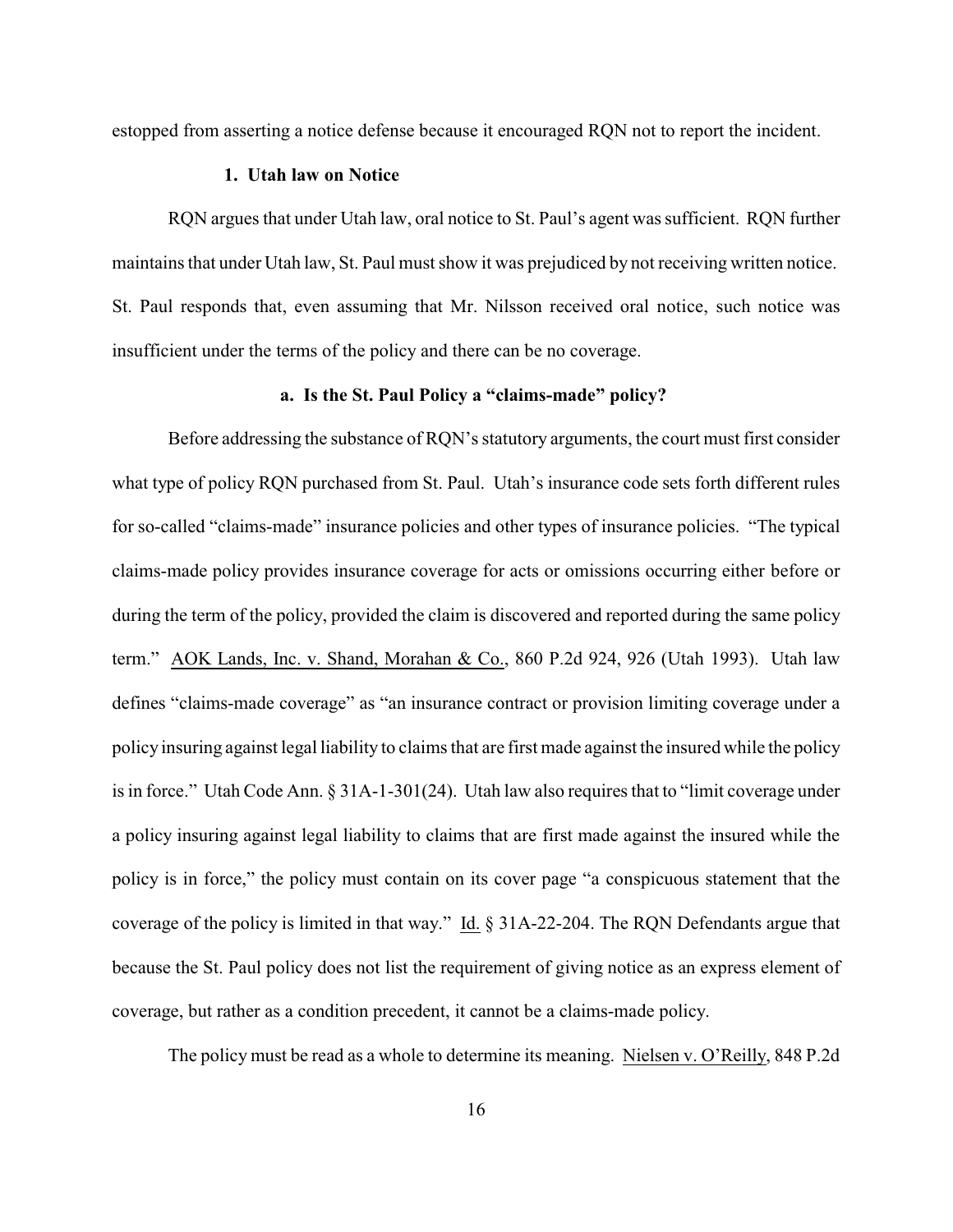664, 665 (Utah 1992) ("Specifically, the terms of insurance contracts, as well as all contracts, are to be interpreted in accordance with their usually accepted meanings and should be read as a whole, in an attempt to harmonize and give effect to all of the contract provisions."). The St. Paul policy unambiguously states on its cover page that it is a claims-made policy that requires reporting of a claim during the policy period. Read as a whole, the policy limits its coverage to those claims, wrongful acts, or circumstances that might give rise to a claim and that are reported to St. Paul during the coverage period. This requirement comports with the definition of claims-made policy under Utah law.

# **b. Does Utah law mandate that oral notice is sufficient?**

St. Paul argues that even assuming there was a covered claim or wrongful act and RQN gave oral notice to Mr. Nilsson, RQN did not comply with the policy's terms by reporting the potential claim to St. Paul in writing during the coverage period. RQN takes the position that the oral notice to Mr. Nilsson was sufficient under the agent-notice provisions of the Utah insurance code.<sup>4</sup>

The Utah code provides that when "notice of loss" is required by an insurance policy, notice of the authorized loss to any authorized agent of the insurer "with particulars sufficient to identify the policy" is notice to the insurer. Id. § 31A-21-312(1)(a). The Utah Administrative Code, which clarifies that "'notice of claim or loss' means any notification, whether in writing or other means acceptable under the terms of an insurance policy or insurance contract, to an insurer or its agent, by a claimant, which reasonably apprizes the insurer of the facts pertinent to a claim." Utah Admin.

<sup>&</sup>lt;sup>4</sup> Insurance policies which contain any provisions not in compliance with the Utah insurance code are construed and applied as if they were in full compliance. Utah Code Ann. § 31A-21-107(2).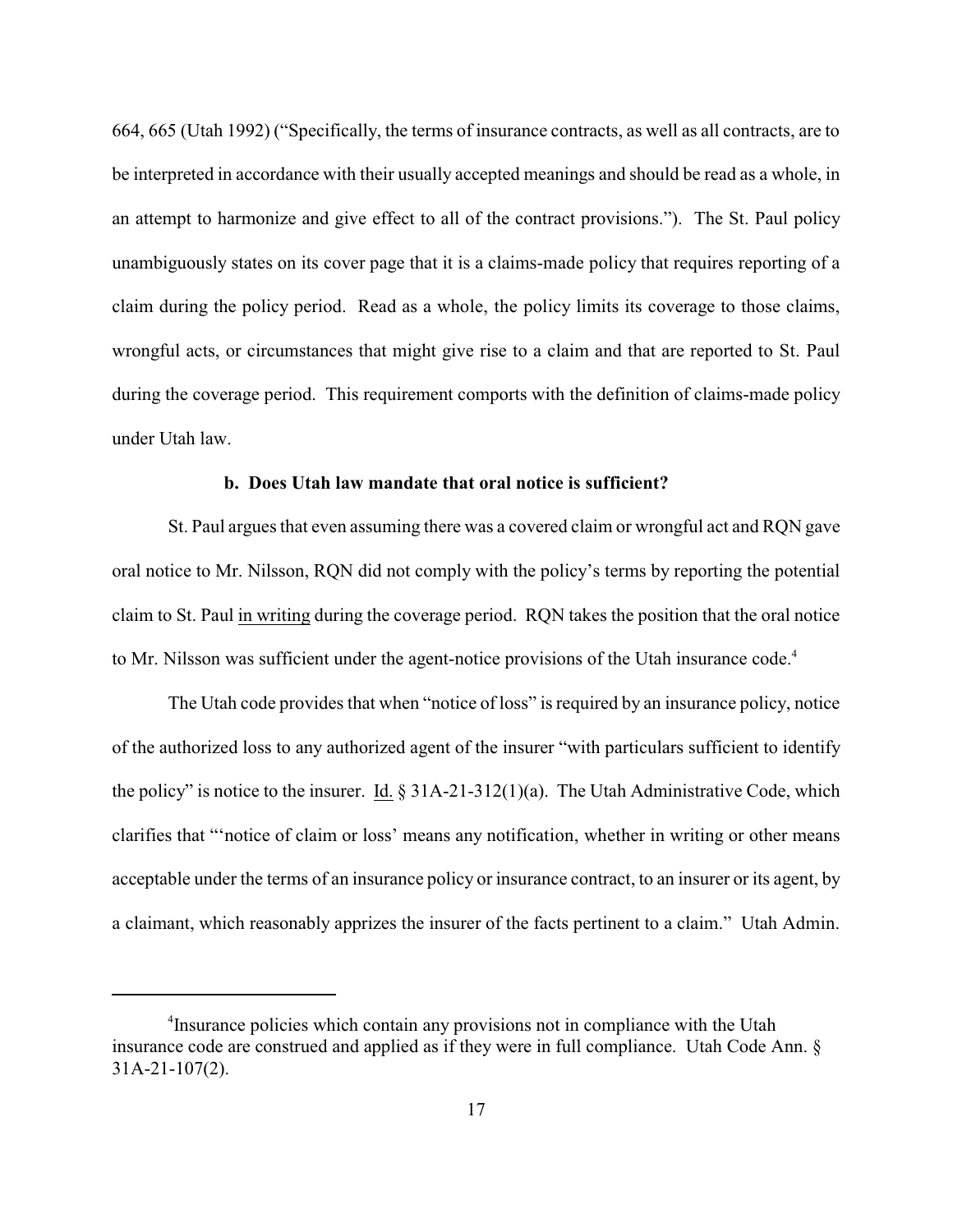Code R590-190-3(9).<sup>5</sup>

RQN admits that it did not give written notice to St. Paul's agent, Mr. Nilsson, as required by the unambiguous terms of the St. Paul Policy. Nothing in the Utah insurance provision cited by RQN prevents an insurer from including additional requirements regarding the form that such notice should take. Also, the Administrative Code provides that a policy may require written notice. The St. Paul policy limits the acceptable form of notice to notice in writing and this limitation is permitted by Utah law. Accordingly, RQN would not have complied with the terms of the policy by informing Mr. Nilsson of the letters over the phone and any notice was ineffective.

## **c. Is St. Paul required to show it was prejudiced?**

RQN contends that Utah's notice-prejudice provision bars summary judgment in this case. The Utah insurance code states that "[f]ailure to give notice or file proof of loss as required by Subsection (1)(b) does not bar recovery under the policy if the insurer fails to show it was prejudiced by the failure." Utah Admin. Code § 31A-21-312(2). Under Subsection (1)(b), "failure to give any notice . . . of loss required by the policy within the time specified in the policy does not invalidate a claim made by the insured, if the insured shows that it was not reasonably possible to give the notice . . . within the prescribed time and that notice was given . . . as soon as reasonably possible." St. Paul relies on a separate provision of the code that states "Subsection 31A-21-312(1) may not be construed to extend the normal provisions of any claims-made coverage that required notice of an occurrence or claim prior to the expiration of the policy for coverage to be in force." Id. § 31A-22- 203.

 $5$ The Utah insurance code grants the Insurance commissioner authority to promulgate rules to implement the provisions of the code. Utah Code Ann. § 31A-2-201(3).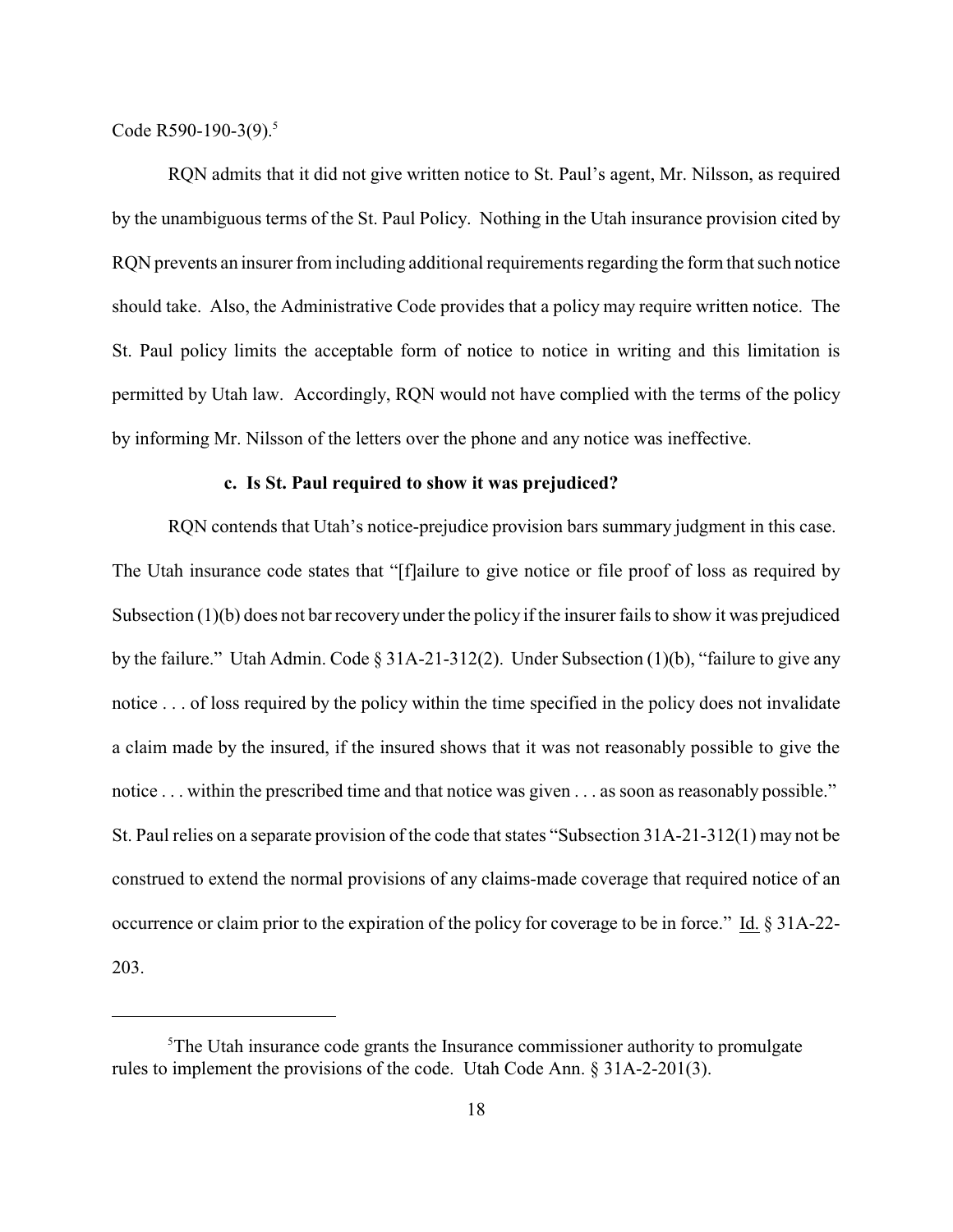Section 31A-22-203, which limits the application of notice provisions to claims-made policies, applies to § 31A-21-312(2). Section 31A-21-312(2) explicitly incorporates subsection § 31A-21-312(1)(b) and defines notice by its terms. Because § 31A-22-203 excludes claims-made policies from the notice rules of § 31A-21-312(1)(b), § 31A-21-312(2) also does not apply to claimsmade policies.

This reading also comports with longstanding interpretation of claims-made policies. As explained by the Utah Supreme Court,

"Claims made" policies enable the insurer to underwrite the risk, compute the premiums, and establish reserves with greater accuracy, safe in the assumption that liability will be limited to claims actually made during the policy for which the premium is computed. As a result, the insurer is better able to predict the limits of its exposure and more accurately estimate the premium rate schedule necessary to accommodate the risk undertaken.

AOK Lands, Inc., 860 P.2d at 927 (quotation and alteration omitted). Many courts have noted that

excusing the requirement that claims be reported to the insurer during the policy period would alter

a fundamental term of a claims-made policyand would impermissiblyexpand the scope of coverage.

See, e.g., Ins. Placements, Inc. v. Utica Mut. Ins. Co., 917 S.W.2d 592, 597 (Mo. Ct. App. 1996);

St. Paul Fire & Marine Ins. Co. v. Estate of Hunt, 811 P.2d 432, 435 (Colo. App. 1991);

Esmailzadeh v. Johnson and Speakman, 869 F.2d 422, 424 (8th Cir. 1989). As explained by the

Third Circuit,

Notice provisions serve different purposes in occurrence and claims-made policies. In an occurrence policy, notice provisions are included to help the insurer investigate, settle, and defend claims; they do not define coverage and should be "liberally and practically construed":

By contrast, the event that invokes coverage under a "claims made" policy is transmittal of notice of the claim to the insurance carrier. Thus, an extension of the notice period in a "claims made" policy constitutes an unbargained-for expansion of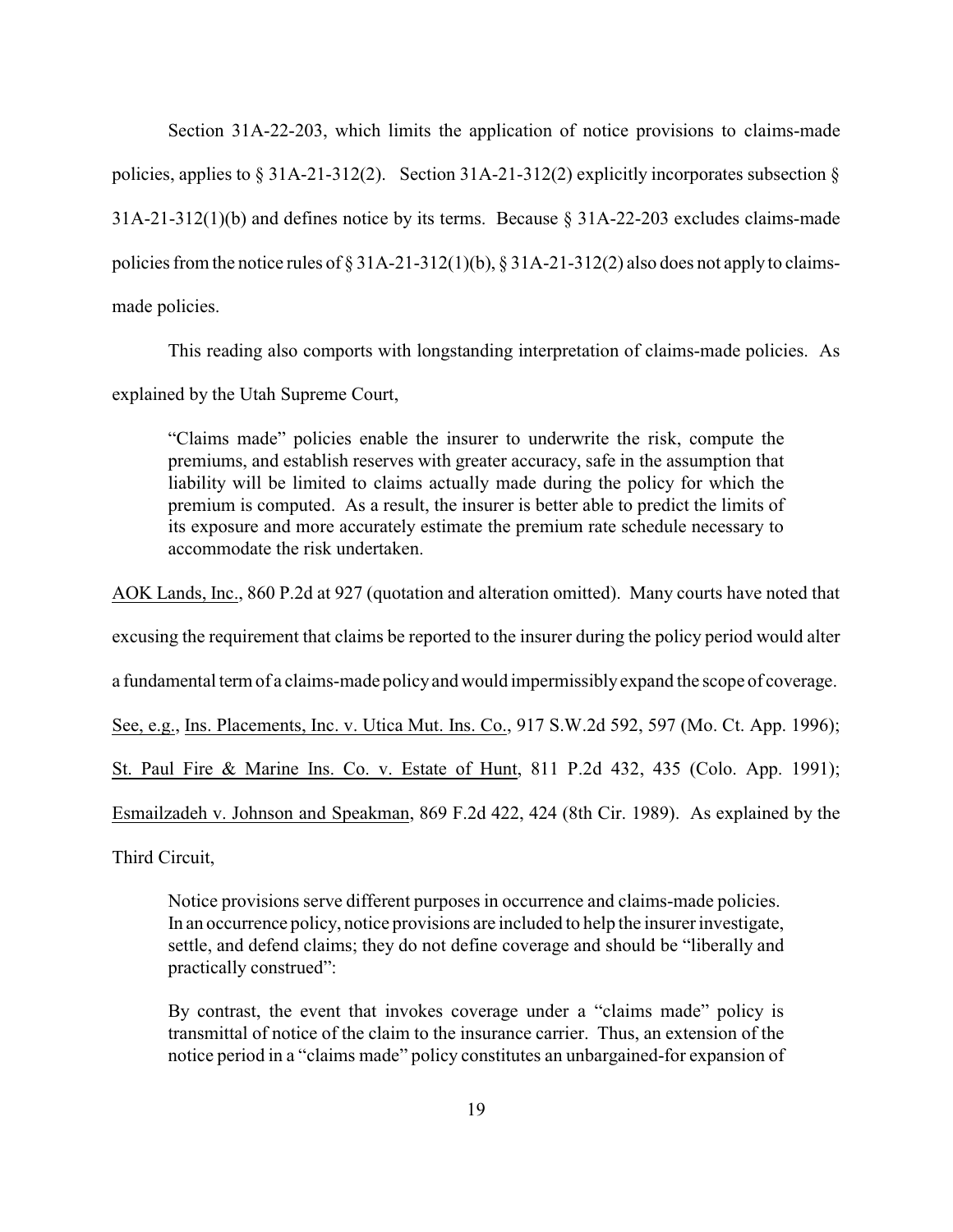coverage, gratis, resulting in the insurance company's exposure to a risk substantially broader than that expressly insured against in the policy.

Continisio, 17 F.3d at 68 (quotation and alteration omitted).

Accordingly, because the St. Paul Policy is a claims-made policy, the court will not expand the scope of the policy's coverage by adding a requirement that St. Paul show prejudice.

# **2. Should St. Paul be equitably estopped from enforcing the notice provisions?**

RQN argues that because it provided oral notice of the EMIA letters to St. Paul's agent and was told not to provide written notice of the incident, St. Paul should be estopped from asserting that the notice was inadequate. St. Paul responds that there is no evidence that any notice was given to Mr. Nilsson and estoppel is inappropriate in these circumstances.

## **a. Was oral notice given to Mr. Nilsson?**

St. Paul argues that the RQN Defendants have not met their burden of showing that Mr. Nilsson was informed of the EMIA letters. Neither Mr. Nilsson nor RQN's representative who spoke with Mr. Nilsson, Eric Visser, testified to a direct recollection of a conversation concerning EMIA's letters. Rather, they testified that their course of dealing was for Mr. Visser to call Mr. Nilsson and discuss potential claims with him. Mr. Nilsson would then tell Mr. Visser whetherRQN should support the claim. Mr. Wride testified that he received a phone call from Mr. Visser telling him that Mr. Nilsson had said it was not necessary to report the letters to St. Paul. Mr. Nilsson and Mr. Visser testified that this advice would be consistent with their usual course of dealing. This recounting Mr. Visser's statement is inadmissible hearsay. On the record currently before the court, there is no evidence that Mr. Nilsson was given any notice of the EMIA claims. However, as discussed later in the this order, the court will allow discovery on this issue.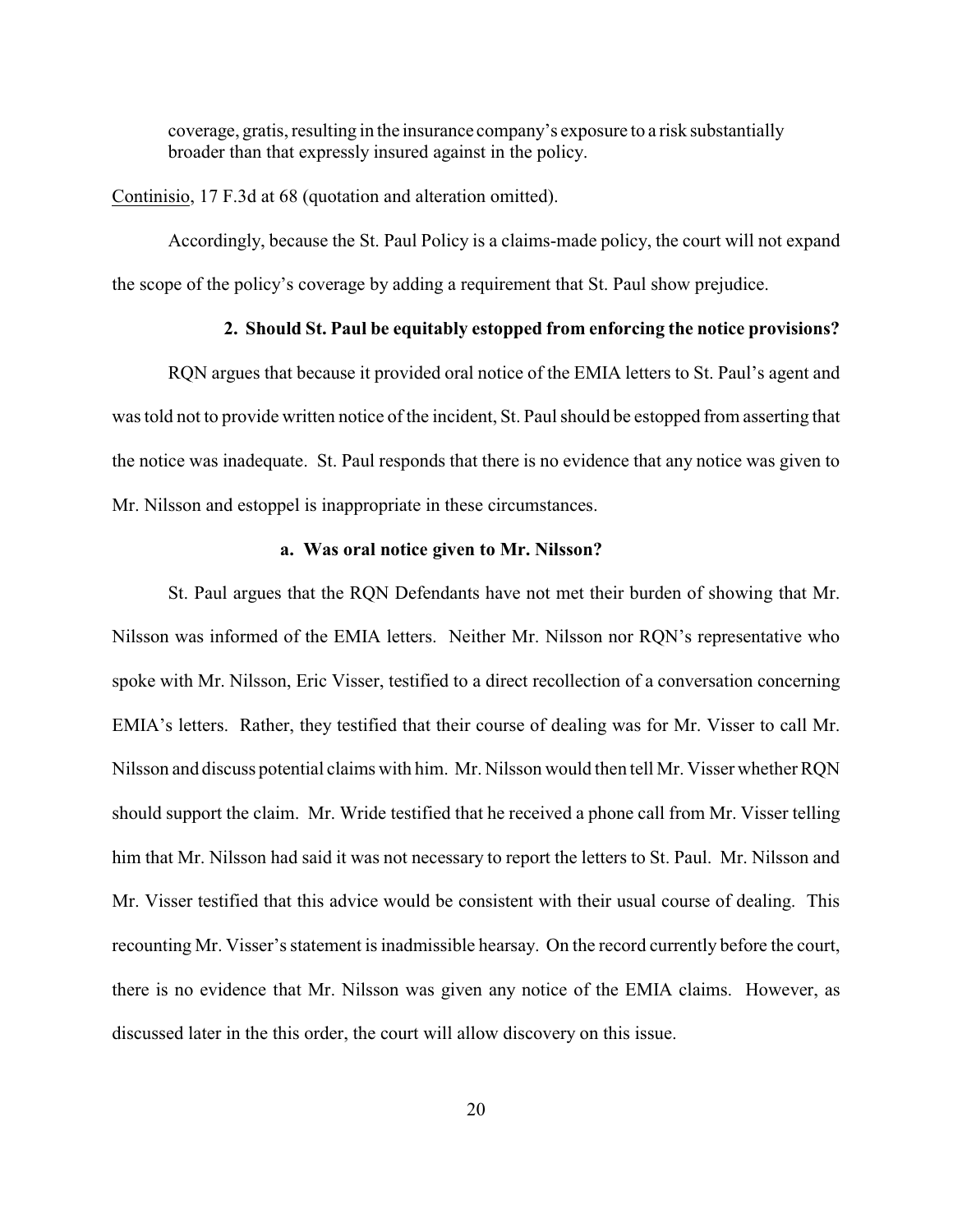## **d. Is St. Paul estopped from asserting notice was inadequate?**

RQN argues that in the event the EMIA letters constitute known wrongful acts or circumstances which may result in a claim, St. Paul is estopped from arguing the letters had to be reported during the policy period because Mr. Nilsson advised RQN not to report the letters.

Under Utah law,

Estoppel may be applied to modify terms of an insurance policy when (1) an agent makes material misrepresentations to the prospective insured as to the scope of coverage or other important policy benefits, (2) the insured acts with prudence and in reasonable reliance on those misrepresentations, and (3) that reliance results in injury to the insured.

Youngblood v. Auto-Owners Ins. Co., 158 P.3d 1088, 1094 (Utah 2007). In this case, both Mr. Nilsson and Mr. Visser's testimony indicates that St. Paul discouraged the reporting of potential claims. Mr. Nilsson testified that St. Paul instructed him that "only formal claims should be reported to St. Paul." (Nilsson Dec. at 4) This could potentially constitute a material misrepresentation as to the scope of coverage, because, as explained in Section II.A., the policy provided coverage for claims brought outside of the coverage period if the circumstances of the claim were reported within the coverage period. Mr. Nilsson further testified that he told RQN to run its potential claims by him before reporting them to St. Paul. Consequently, RQN may have behaved reasonably in seeking Mr. Nilsson's counsel regarding potential claims.

As discussed, the RQN Defendants have not submitted admissible evidence on whether Mr. Nilsson was told of the EMIA letters or whether St. Paul learned of the letters. But, the RQN Defendants' Rule 56(f) affidavit requests discovery on, among other things, St. Paul's claim files regarding the RQN Defendants, St. Paul practices and policies regarding written notice of claims, whether St. Paul had a business practice of discouraging reporting, and whether St. Paul had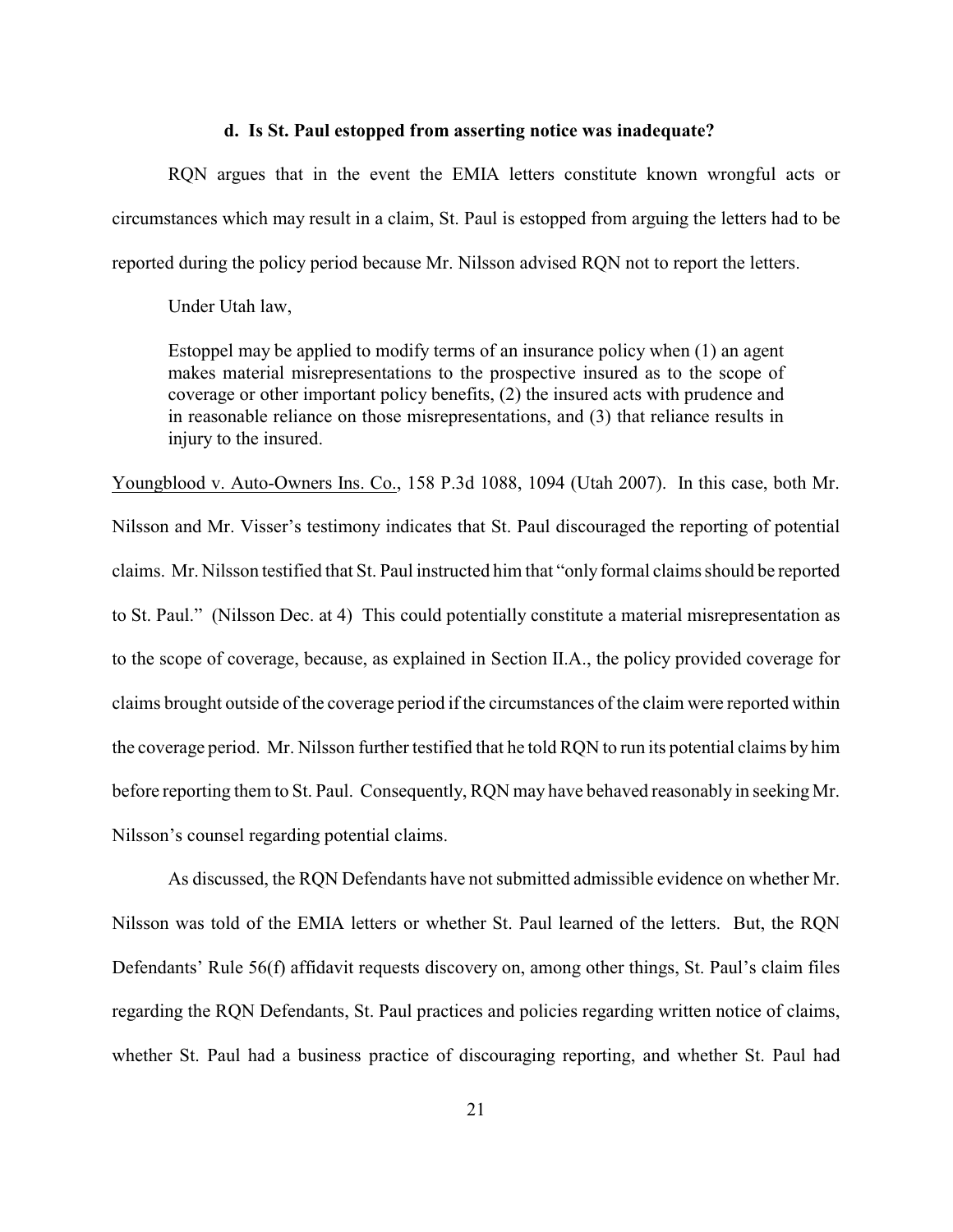knowledge of the EMIA letters.

"To invoke the protection of Rule 56(f), the party filing the affidavit must state with specificity how the desired time would enable the nonmoving party to meet its burden in opposing summary judgment." Jensen v. Redevelopment Agency of Sandy City, 998 F.2d 1550, 1554 (10th Cir. 1993). In a Rule 56(f) affidavit, the RQN Defendants' attorney, Mr. David Olsen, requested, among other things, additional discovery on St. Paul's claim files regarding the RQN Defendants, St. Paul's policies, practices, and procedures on written notice claims, St. Paul's instructions to its agents on what to tell insureds about reporting claims, and what knowledge St. Paul had of the EMIA matter. These requests may enable RQN to meet its burden on summary judgment and the 56(f) request is granted. St. Paul's motion for summary judgment is denied without prejudice so that discovery may continue.

## III. Mr. Lauritzen's Motion for Partial Summary Judgment

Mr. Lauritzen seeks summary judgment on the issue of Westport's duty to defend him under his personal policy in the EMIA lawsuit. Westport argues that there are two reasons why it has no duty to defend. First, the Lauritzen Policy had an effective date of April 2, 2003, and Westport maintains that EMIA is only asserting claims that occurred before that date. Second, the Lauritzen Policy excluded coverage for acts by RQN or arising out of acts by RQN. Westport maintains that EMIA is limiting its suit to actions taken by Mr. Lauritzen under the RQN retainer agreement and such actions are excluded from coverage under the Lauritzen Policy.

An insurer's duty to defend is broader than its duty to indemnify. Sharon Steel Corp. v. Aetna Cas. and Sur. Co., 931 P.2d 127, 133 (Utah 1997). "Its defense duty arises when the insurer ascertains facts giving rise to potential liability under the insurance policy." Id. As a general rule,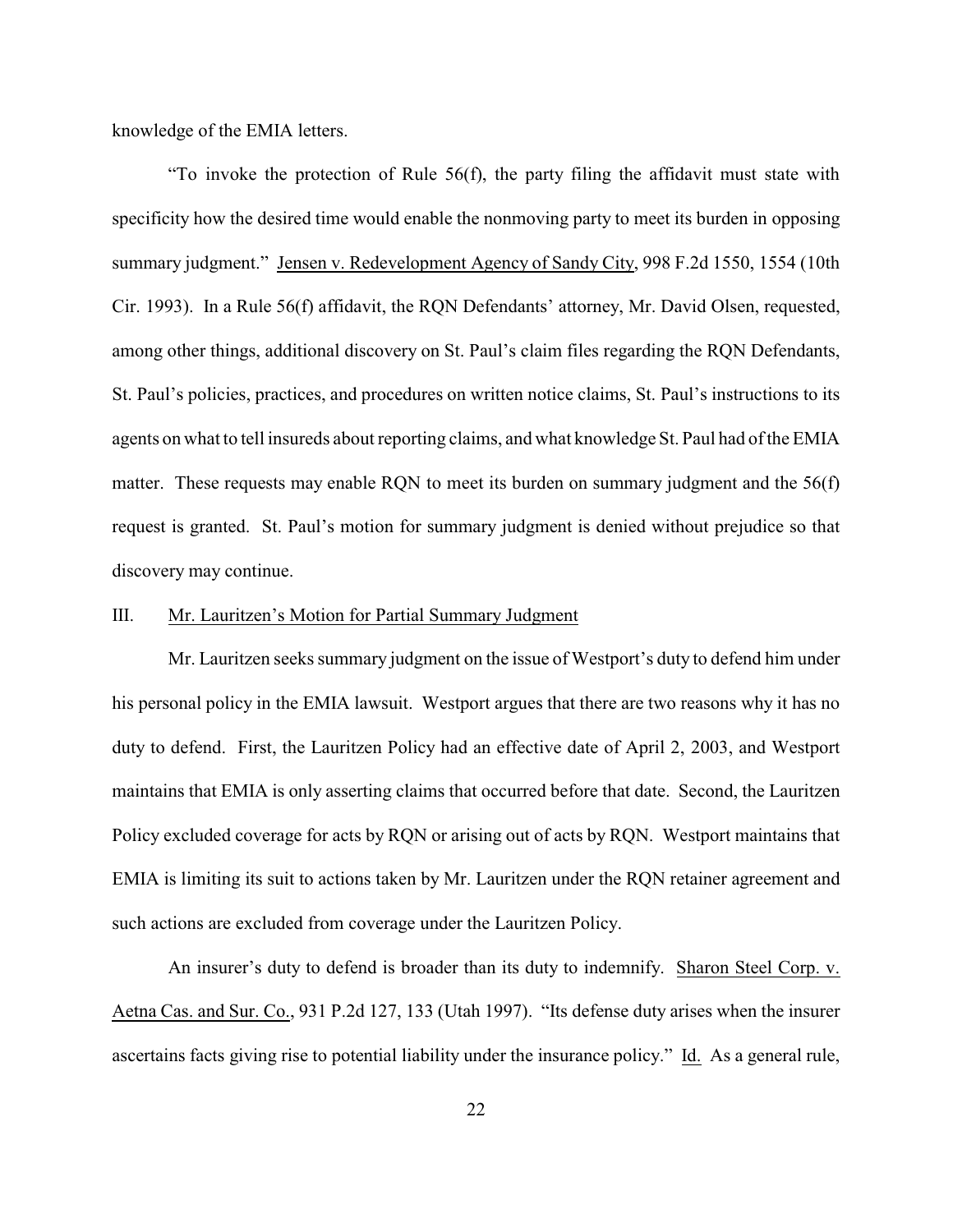"an insurer's duty to defend is determined by comparing the language of the insurance policy with the allegations in the complaint." Fire Ins. Exchange v. Estate of Therkelsen, 27 P.3d 555, 560 (Utah 2001) (quotation and alteration omitted). EMIA's complaint in the underlying state case alleged that Mr. Lauritzen provided legal services from April 2000 "at least into 2003." This includes the time Mr. Lauritzen entered into a private retainer agreement with EMIA, became of counsel at RQN, and the period he was covered under his own Westport policy, which was effective April 2, 2003. Accordingly, based on the language of the complaint, Wesport would have a duty to defend Mr. Lauritzen.

Westport does not deny that the complaint alleges misconduct that occurred after the effective date of Mr. Lauritzen's policy. Rather, it contends that, in subsequent pleadings, EMIA has limited itself to asserting claims against Mr. Lauritzen that occurred only during the time he was employed at RQN or arising out of his employment at RQN.

Under some circumstances a court may look to evidence outside the complaint to determine whether the insurer has a duty to defend. Whether extrinsic evidence is admissible rests on the terms of the policy. As the Utah Supreme Court explained,

whether extrinsic evidence is admissible to determine whether an insurer has a duty to defend an insured turns on the parties' contractual terms. If the parties make the duty to defend dependent on the allegations against the insured, extrinsic evidence is irrelevant to a determination of whether a duty to defend exists. However, if, for example, the parties make the duty to defend dependent on whether there is actually a covered claim or suit, extrinsic evidence would be relevant to a determination of whether a duty to defend exists.

Estate of Therkelsen, 27 P.3d at 561. Mr. Lauritzen's Westport policy falls into the latter category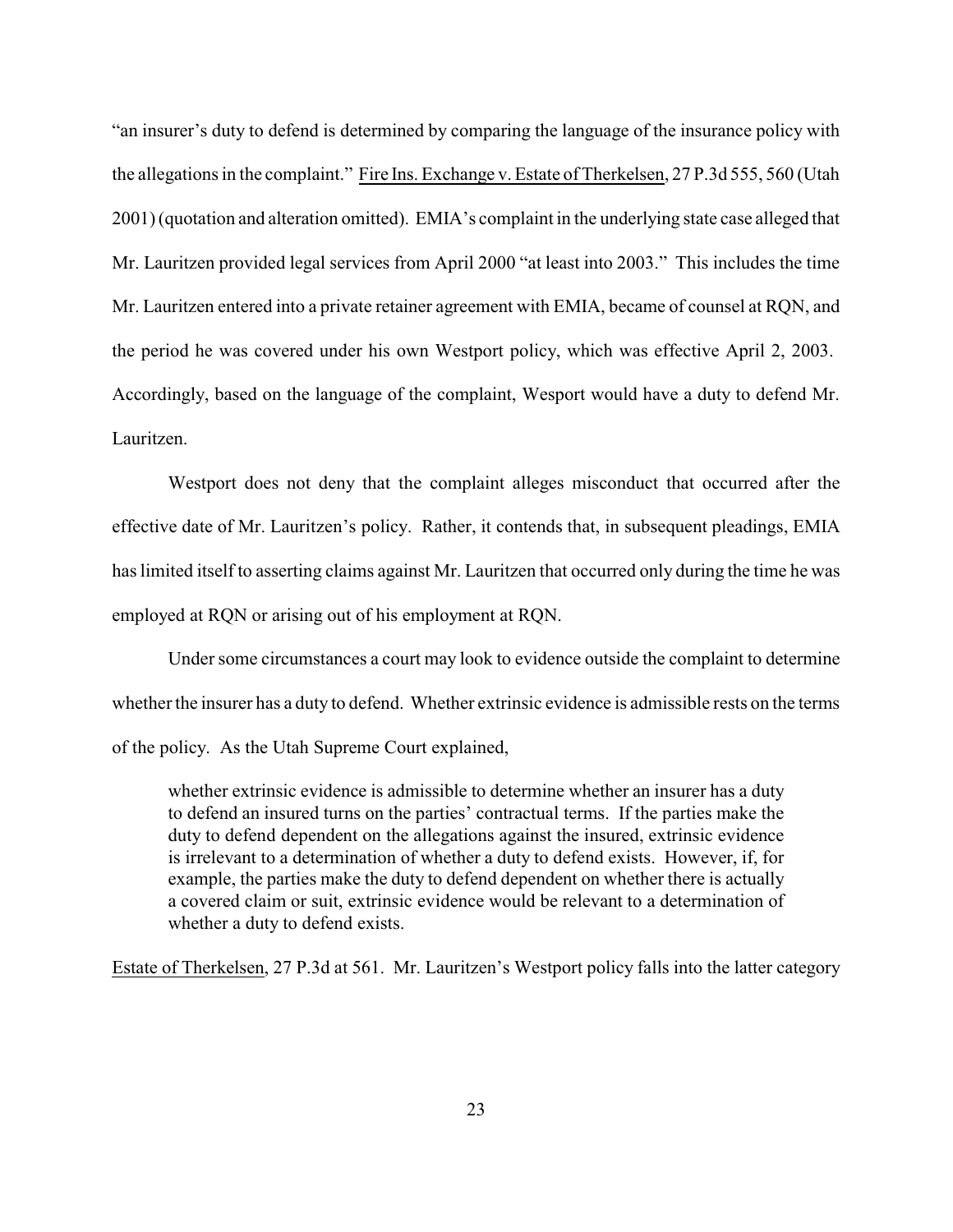and the court may consider extrinsic evidence.<sup>6</sup>

Before the state court, Mr. Lauritzen moved to dismiss EMIA's claims on the grounds that they were a compulsory counterclaim in his earlier breach of contract case against EMIA and, because not raised at that time, were waived. Westport argued in its response to that motion that EMIA had limited its claims against Mr. Lauritzen to those that occurred during the time Mr. Lauritzen was a shareholder at RQN and that arose out of the retainer between RQN and EMIA, claims that are specifically excluded under Mr. Lauritzen's policy. The court does not read EMIA's state court pleadings to limit its claims in this way.

At the hearing on these motions EMIA's attorney informed the court that EMIA's state court claims could include services provided by Mr. Lauritzen after the April 2003 effective date of his Westport policy. Furthermore, in its ruling on Mr. Lauritzen's motion, the state court noted that "virtually all of the services that are subject to the claim of malpractice in this case predated" April of 2003. (Lauritzen Reply Mem., Ex. 1) (emphasis added) This ruling leaves open the possibility that some of the contested services occurred after the effective date of Mr. Lauritzen's policy.

In addition, Westport submitted supplemental briefing after serving requests for admissions on EMIA and receiving EMIA's responses. (Docket No. 134) In its response to admissions, EMIA would not deny that it was seeking compensation from Mr. Lauritzen from acts committed by Mr. Lauritzen after April 2, 2003. It did, however, admit that it was not seeking compensation from Mr. Lauritzen for his rendition of legal services under the retainer agreement between EMIA and Mr.

<sup>&</sup>lt;sup>6</sup>The relevant policy provision provides that Westport shall have the duty "to defend any claim for loss against any insured covered by [the policy], even if such claim is groundless, false or fraudulent." (Pl.'s Motion for Summ. J., Ex. F) Under these terms, the possibility of a covered claim must exist for the insurer to have a duty to defend.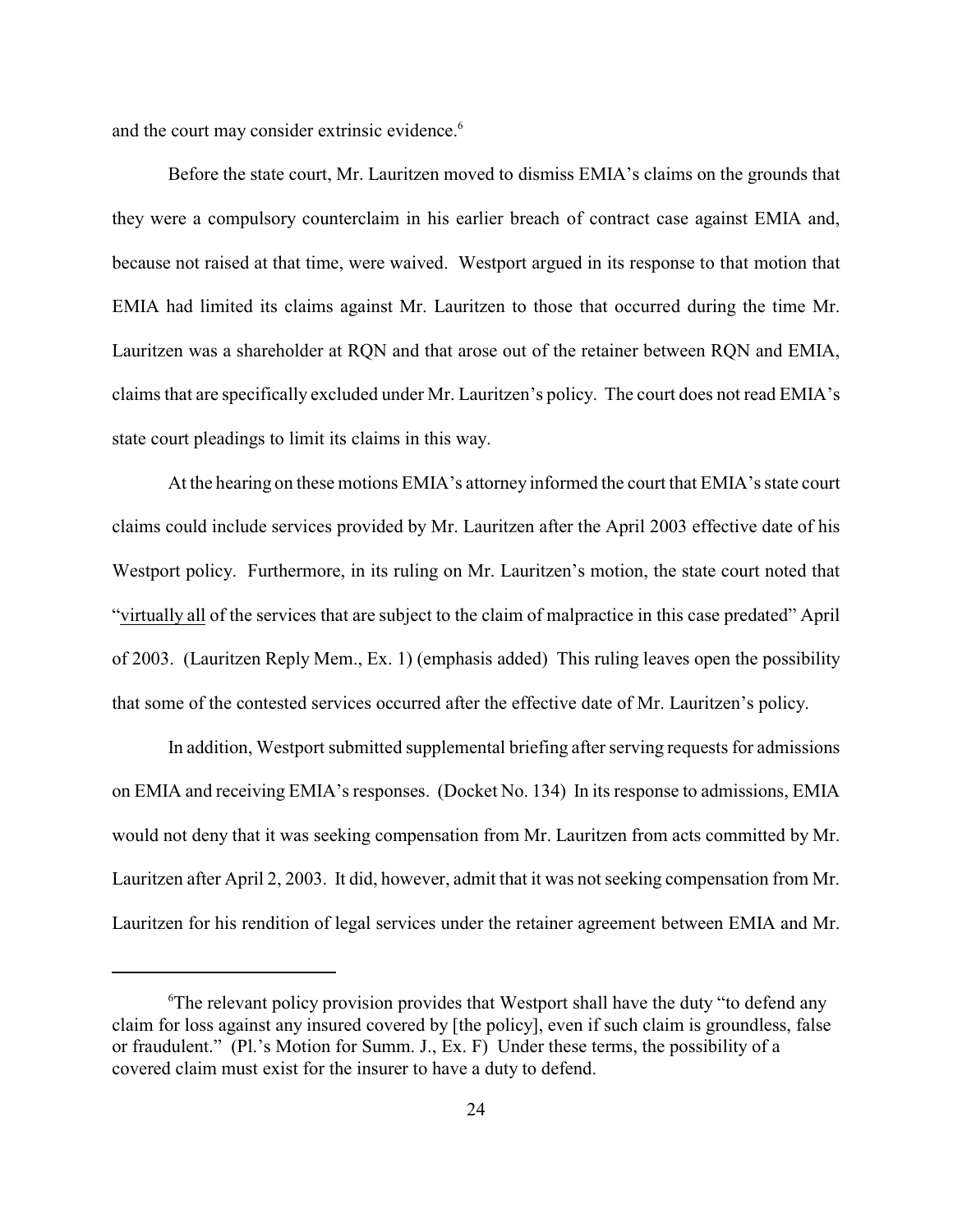Lauritzen. EMIA also stated it lacked sufficient information to admit or deny that it was seeking compensation from Mr. Lauritzen for any legal services provided in his capacity at Lauritzen PC.

For a duty to defend to arise, there need only be facts showing a potential for coverage under the policy. Sharon Steel Corp., 931 P.2d at 133; Deseret Fed. Sav. & Loan Ass'n v. U.S. Fidelity & Guar. Co., 714 P.2d 1143, 1147 (Utah 1986). EMIA has made allegations of malpractice against Mr. Lauritzen that extend beyond the April 3, 2003 effective date of the Lauritzen policy. It has also refused to limit its suit to actions by RQN by stating that it may be seeking compensation from Mr. Lauritzen for action he took in his capacity at Lauritzen PC. The Lauritzen policy unambiguously covers Mr. Lauritzen in this capacity. Although it is not certain that liability under the Lauritzen policy will arise out of the state court action, it is apparent that EMIA's allegations create the potential for such liability. Accordingly, Wesport has a duty to defend Mr. Lauritzen in the state court action.

# IV. RQN Defendants' and Lauritzen Defendants' Counterclaims

Westport has moved for summary judgment on the RQN and Lauritzen Defendants' counterclaims for breach of contract, breach of the implied covenant of good faith and fair dealing, negligent infliction of emotional distress, and intentional infliction of emotional distress.<sup>7</sup> These counterclaims arise out of Westport's refusal to defend and indemnify the RQN defendants.

#### Contract Claims

Westport argues that because it did not owe a duty to defend, and therefore did not act wrongly in refusing to do so, the Defendants' contract counterclaims cannot survive summary

The emotional distress claims are asserted by Mr. Wride and Mr. Lauritzen only.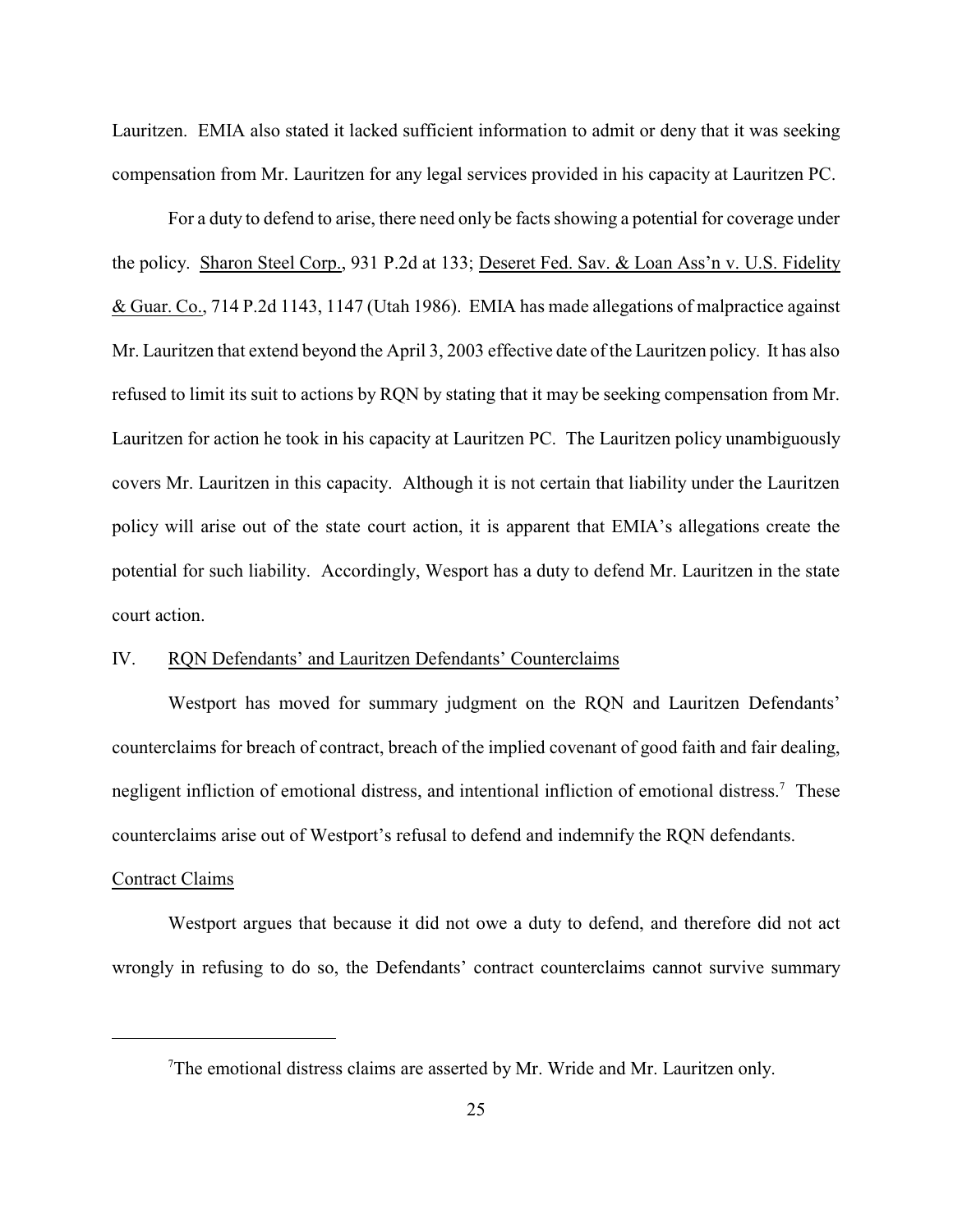judgment. As explained above, Westport cannot establish that, as a matter of law, it had no obligation to provide coverage to the RQN Defendants. In addition, the court has concluded that Westport does have a duty to defend the Lauritzen Defendants. According, Westport's argument must fail. $8$ 

## Emotional Distress Claims

Westport also maintains that there is insufficient evidence to support Mr. Wride's and Mr. Lauritzen's claims of intentional infliction of emotional distress and negligent infliction of emotional distress. To prevail on a claim of intentional infliction of emotional distress under Utah law, a plaintiff must prove:

(i) the defendant's conduct complained of was outrageous and intolerable in that it offended generally accepted standards of decency and morality; (ii) the defendant intended to cause, or acted in reckless disregard of the likelihood of causing, emotional distress; (iii) the plaintiff suffered severe emotional distress; and (iv) the defendant's conduct proximately caused the emotional distress.

Prince v. Bear River Mut. Ins. Co., 56 P.3d 524, 535 (Utah 2002) (quotation and alterations omitted).

"Outrageous conduct, for purposes of the tort of intentional infliction of emotional distress, is conduct that evokes outrage or revulsion; it must be more than unreasonable, unkind, or unfair." Id. (quotation omitted). When considering the denial of insurance coverage, if an insurer's reason for denying benefits under the policy is fairly debatable, then, as a matter of law, the denial does not rise to the level of outrageous conduct that could give rise to liability for intentional infliction of emotional distress. As explained above, the court concludes that a disputed issue of material fact

<sup>&</sup>lt;sup>8</sup>In its reply memorandum Westport makes additional arguments as to why summary judgment should be granted on these claims. The court will not consider arguments raised for the first time in reply. DUCivR 7-1(b)(3) (dictating that "reply memorandum must be limited to rebuttal of matter raised in the memorandum opposing the motion").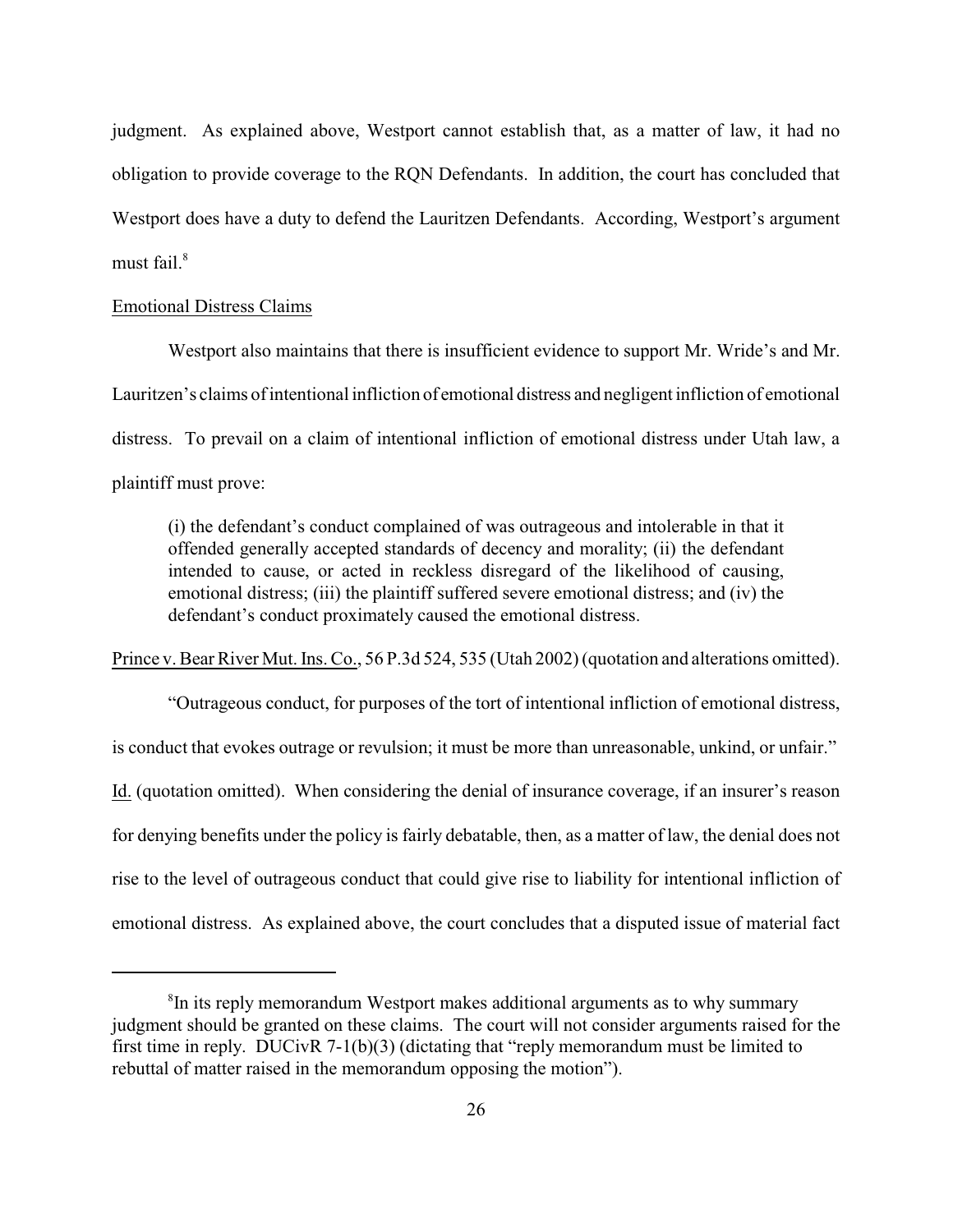exists as to whether RQN could have reasonably foreseen the potential EMIA claim. As such, the issue is fairly debatable and Westport is entitled to summary judgment on Mr. Wride's claim. Furthermore, the issues concerning coverage of Mr. Lauritzen are also fairly debatable and Westport's conduct was not outrageous as a matter of law.

A claim for negligent infliction of emotional distress does not require outrageous conduct. Anderson Development Co. v. Tobias, 116 P.3d 323, 339 (Utah 2005). Rather,

if the actor unintentionally causes emotional distress to another, he is subject to liability to the other for resulting illness or bodily harm if the actor

(a) should have realized that his conduct involved an unreasonable risk of causing the distress, otherwise than by knowledge of the harm or peril of a third person, and

(b) from facts known to him, should have realized that the distress, if it were caused, might result in illness or bodily harm.

Id. (quotation omitted). Westport maintains that the Utah Supreme Court would not recognize a negligent infliction of emotional distress claim arising out of denial of insurance benefits. But, Mr. Wride and Mr. Lauritzen allege that their emotional distress claims arise out of Westport's entire course of dealing, not just the denial of insurance benefits.

Also, Westport argues that Mr. Wride and Mr. Lauritzen have not produced sufficient evidence to maintain this claim. Mr. Lauritzen has alleged severe emotional distress from the stress of Westport's actions resulting in sleeplessness, fatigue, and headaches. Mr. Wride alleges tightness in the chest and stomach, tension headaches, difficulty sleeping, and a stress induced tremor. These allegations suffice to meet their burden at this stage in the litigation.

## **ORDER**

Forthe foregoing reasons, the Westport's motion for summary judgment is DENIED, expect